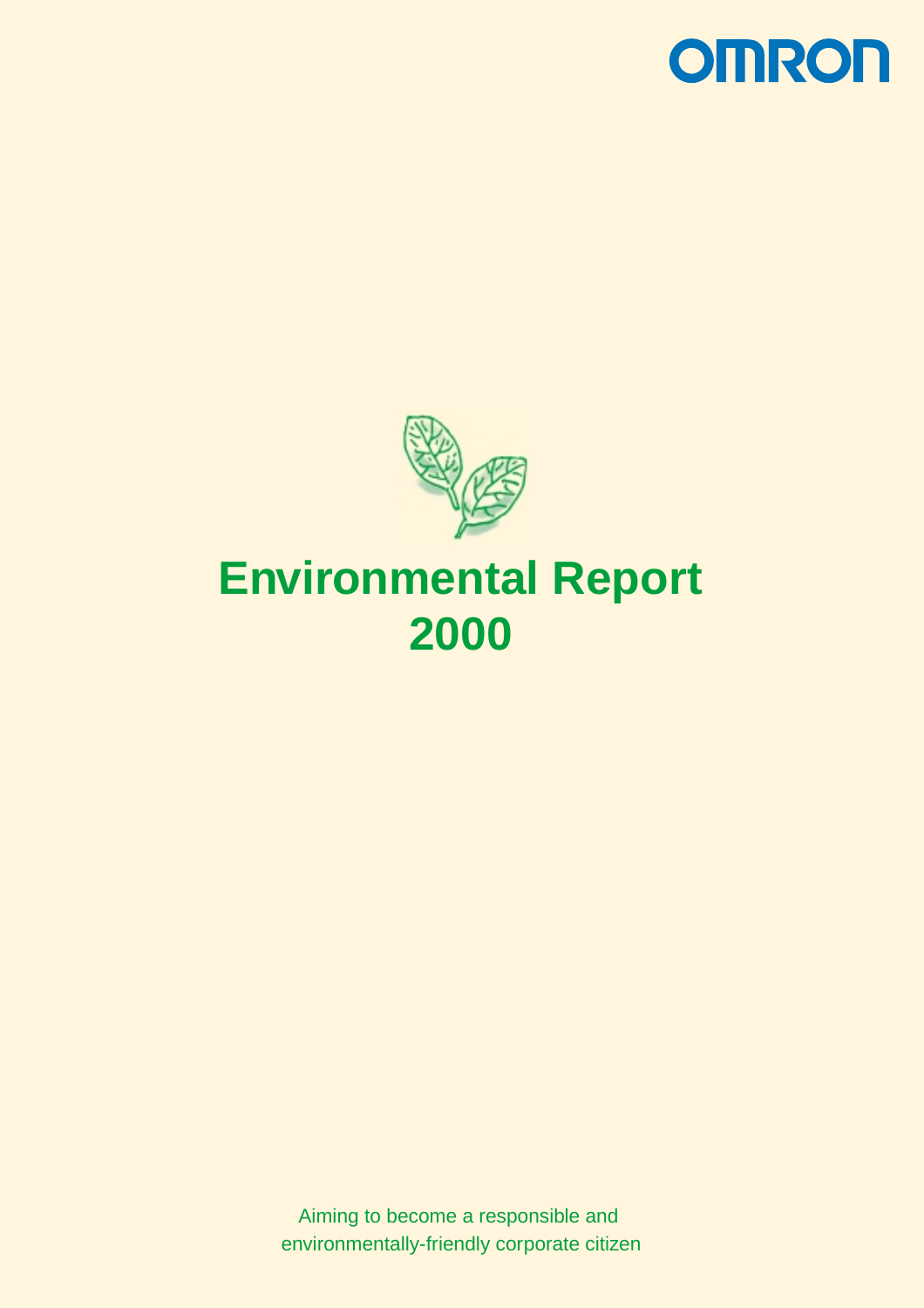# **In Pursuit of a Sustainable Society**

As we face the threshold of the 21st century, it is essential that we work to maintain harmony between corporate management and the global environment toward the goal of creating a 'sustainable society'. With environmental conservation as one of the key management objectives, we have been promoting recycling-based corporate activities. At Omron Corporation, we aim for an environmentally-conscious management system that strives to minimize the environmental impact of our business activities while working to enhance corporate growth.

 This Environmental Report outlines the environmental protection activities that Omron Group implemented during fiscal 1999 (April 1999 to March 2000). I hope this report demonstrates Omron's total commitment to environment issues and its implementation of necessary actions. Any thoughts or suggestions that you may have **Concerning this report would be greatly appreciated. The Concerning this report would be greatly appreciated. Property Approximate Director and CEO** 



Laleus

 To this end, we have been implementing various strategies. They include: 1) developing ecological products by drawing on Omron's environmentally-friendly technologies; 2) minimizing impact on the environment through conservation of energy and resources as well as the reduction of waste; and 3) active participation in environmental activities as a responsible member of a local community. By combining these strategies, we aim to heighten Omron's corporate value.

 Besides contributing to the preservation of the global environment through our corporate activities, Omron established a new environmental policy in October 1999, in order to accurately respond to the new Environmental Law and the requirements of a global society. Guided by this policy, all Omron Group employees are integrating their concerted efforts to achieve a sustainable society.

| Commitment to ISO 14031 $\longrightarrow$                                                                     |       |
|---------------------------------------------------------------------------------------------------------------|-------|
| Introduction of Environmental Accounting Practice ——— 25                                                      |       |
| <b>Corporate Citizenship Activities</b>                                                                       |       |
| <b>Examples of Environment-related Corporate Citizenship</b><br>Activities -                                  | — 26  |
| <b>Employee Education and Training</b>                                                                        |       |
| Promotion of Environmental Awareness/Outstanding<br>Suggestions for Environmental Protection ——————————————27 |       |
| Awards/External Promotion Activities –––––––––––––––28                                                        |       |
| <b>Environmental Auditing</b>                                                                                 |       |
| Environmental Audit System/Environmental Audits ——— 30                                                        |       |
| History of Omron's Environmental Activities - 31                                                              |       |
| Glossary <b>Container and Container and Container and Container and Container and Container</b>               | $-32$ |
|                                                                                                               |       |
|                                                                                                               |       |

| $M$ essage $\sim$ 2                                                                                         |  |
|-------------------------------------------------------------------------------------------------------------|--|
| <b>Environmental Management System</b>                                                                      |  |
| Environmental Vision System/Environmental Policy/<br>Objectives and Targets of Environmental Activities - 5 |  |
| Environmental Conservation Promotion System <sup>-1</sup> 7                                                 |  |
| Commitment to the International Environmental<br>Management Standard (ISO)/ISO 14001 Project - 8            |  |
| Reduction in Impact of Corporate Activities on the<br><b>Environment</b>                                    |  |
| Environmental Performance Improvements - 11                                                                 |  |
| Prevention of Global Warming ———————————————————— 13                                                        |  |
| Control of Chemical Substances – 2022                                                                       |  |
| Water Pollution by Organochlorine Solvents - 17                                                             |  |
| <b>Total Abolition of Substances that Cause Depletion of</b><br>$-18$<br>Ozone Layer –––––––––              |  |
| 'Green' Procurement - 19                                                                                    |  |
| Reduction of Industrial Waste - 20                                                                          |  |
| Development of Environmentally-friendly Products                                                            |  |
| Eco-Products Certification System – 22                                                                      |  |
| Product Assessment and LCA ————————————————— 23                                                             |  |
| Environmentally-sound Omron Products - 24                                                                   |  |

**Information Disclosure**

# **contents**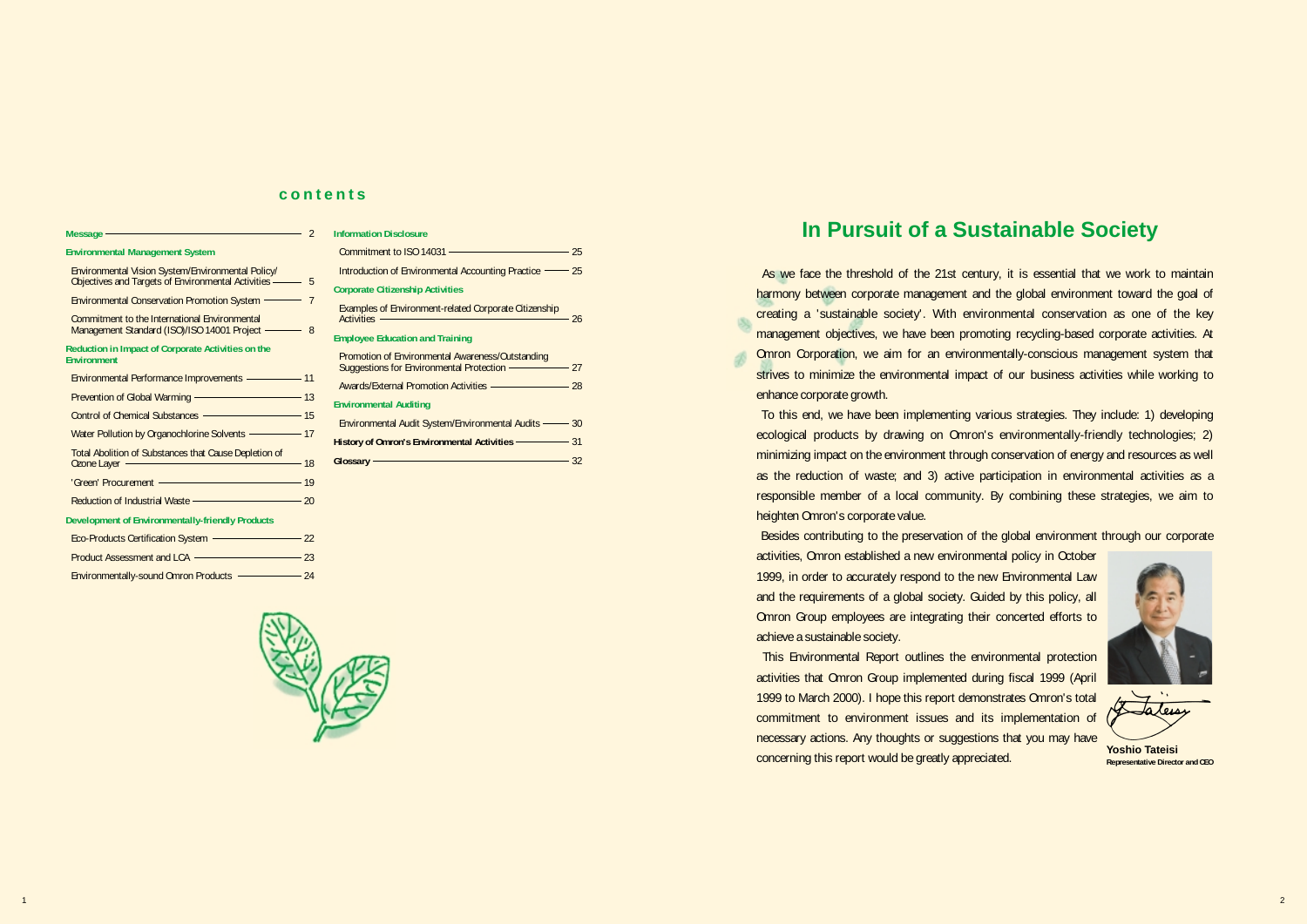

In 1992, Omron Corporation established an environmental conservation promotion system, which marked the start of its endeavor toward completely stopping the use of chemicals that deplete the ozone layer as well as other harmful substances. Then in March 1998, to promote an environmentally-conscious management system, Omron formulated an Environmental Activity Committee, which was comprised of four subcommittees, namely the Development Sub-committee, Production Sub-committee, Recycle Sub-committee and Information Sub-committee.

 Along with the initiation of Omron's internal company management system in April 1999, the former environmental conservation promotion system was reorganized into a newly established Environmental Activity Committee and three sub-committees. Aided by this new organizational structure, we are now addressing environmental issues from multi-faceted angles. This enables us to work toward the recycling of valuable natural resources and to build an ecologically balanced manufacturing system with the ultimate

goal of creating a 'sustainable society' for the upcoming century.

 In the present fiscal year, we also launched an environmental accounting practice for assessing the balance between investments made for environmental conservation measures and the following outcomes. We are planning to include data on environmental costs and the effectiveness of our environmental activities in the next report.

 We will further strengthen Omron's environmental commitment and continue to disclose related information to our customers and the public. We look forward to hearing your views on this environmental report.

**Akio Imaizumi Director and Senior Managing Officer Senior General Manager of the Quality and Environment HQ**



# **Aiming to Develop Omron into a Truly 'Green' Company**

# **Environmental Declaration**

We pledge to aspire to harmonize with nature and work for a better environment through activities showing a strong sense of public responsibility.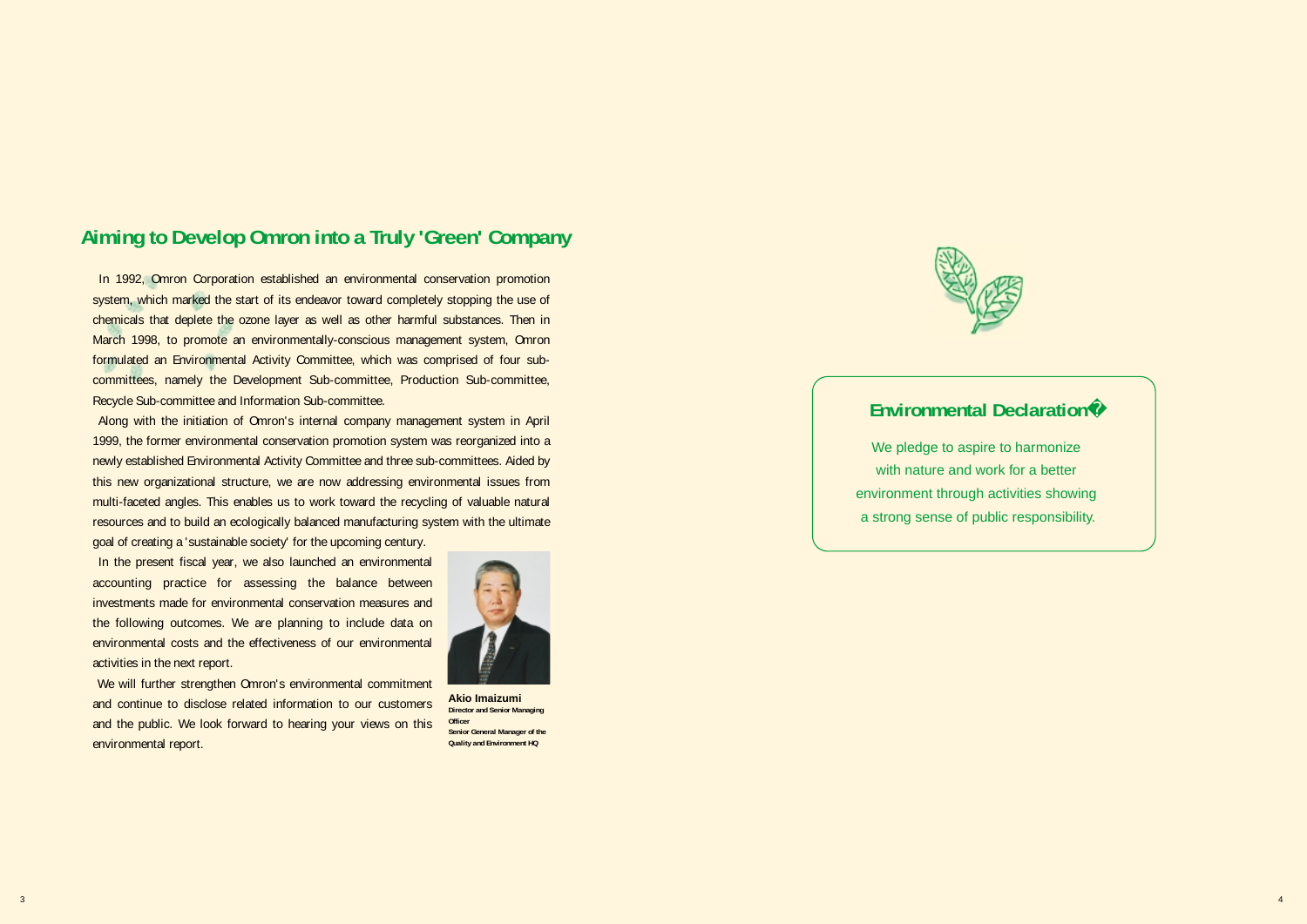# **Objectives and Targets of Environmental Activities**

# **Environmental Policy**

| Scope |                                   | All activities and products related to O                                                                                                                                                                   |
|-------|-----------------------------------|------------------------------------------------------------------------------------------------------------------------------------------------------------------------------------------------------------|
|       | Targeted regulations/standards    | Basic Environment Law, Environmenta                                                                                                                                                                        |
|       | Law observance                    | Basic Environment Law, Environmenta                                                                                                                                                                        |
|       | <b>Actions</b>                    | Continual improvement of environmer                                                                                                                                                                        |
|       | Organizational system             | Management: Environmental Activity Co<br>conservation activities/environment-spe                                                                                                                           |
|       | Improvement programs              | <b>Customers: Creating products and tec</b><br>Procurement: Purchasing environmen<br>Resources: Enhancing resource produ<br>Energy-saving: Energy conservation to<br>Regional activity: Reducing and preve |
|       | Objectives and targets            | Setting and documenting quantitative                                                                                                                                                                       |
|       | Review                            | Environmental audits (individual and o                                                                                                                                                                     |
|       | Social contributions              | Active participation in social contribut                                                                                                                                                                   |
|       | <b>Environmental technologies</b> | To be made available for general use                                                                                                                                                                       |

| <b>Objectives</b>                                                               | Fiscal 1999 targets                                                       | Fiscal 1999 achievements                                                                       |  |
|---------------------------------------------------------------------------------|---------------------------------------------------------------------------|------------------------------------------------------------------------------------------------|--|
| Establish a "Green Omron" plan                                                  | Formulate strategies for fiscal 2000 and onward                           | Major plans are now being formulated                                                           |  |
| Establish a new environmental policy                                            | Establish and announce a new environmental policy                         | Policy established as of October 1, 1999                                                       |  |
| Establish an environmental management<br>system for offices and laboratories    | Formulate and launch ISO 14001 projects                                   | Basic manual and basic plans formulated                                                        |  |
| Promote Eco-Product development<br>(energy saving)                              | Create 16 Eco-Products                                                    | 20 Eco-Products developed<br>(accumulated total: 36)<br>(energy-saving, resource-saving, etc.) |  |
| Promote Eco-Product development<br>(resource saving)                            |                                                                           |                                                                                                |  |
| Launch a "green" procurement system                                             | Announce an introductory plan and provide quidance                        | Announcement has been made and<br>individual quidance is now being provided                    |  |
| Promote reduction in CO <sub>2</sub> emissions                                  | Reduction of 3% (compared to FY1995)                                      | Reduction of 1.3% achieved<br>(compared to FY1995)                                             |  |
| Promote recycling of waste                                                      | Waste recycling ratio: 73%                                                | Waste recycling ratio of 81% achieved                                                          |  |
| Launch an environmental accounting practice                                     | Trial launch and verification of the environmental<br>accounting practice | Trial implementation of the environmental<br>accounting practice now underway                  |  |
| Promote preparatory actions before the<br>enforcement of new environmental laws | Completion of PRTR/packaging-related actions                              | In-house system is now being established<br>and an introductory plan drafted                   |  |



Imron's microelectronics and service businesses

al-related Law, ISO 14001, etc.

al-related Law, in-house regulations

ntal systems and performance

ommittee; Head Office: Director responsible for corporate-wide environmental<br>ecialized division; Internal companies/factories: promotional organizations

chnologies that help reduce environmental impact

htally-friendly parts/materials, equipment and office supplies **Resource** 

o reduce CO<sub>2</sub> emissions

nting pollution and contamination of regional environment

medium-term and short-term targets

corporate-level), plus management review

tion activities

Recognizing that an environmental commitment involves continual, long-term activities, Omron is fully aware of the need to solve various issues related to the global environment and regional ecological systems as quickly as possible. To this end, areas of focus must be clearly determined while ensuring that the activities implemented correspond to the aforementioned corporate vision and environmental policy. During fiscal 1999, Omron focused on the following activities.

# **Environmental Vision System**

Since its inception, Omron has consistently remained committed to fulfilling its public responsibilities through its business activities (business aspects) and social contributions (social aspects). Omron considers an environmental commitment to be a social contribution of prime importance. Today, we are faced with the adverse effects created by the economy-driven society of the 20th century. Now we must work to remedy these effects by improving the efficiency of producing and using resources. Therefore, our efforts to improve environmental efficiency along with an environmentally-sound management system are more important than ever.









# **Omron's Approach to the Optimization Society from the Environmental Aspect**

At Omron, we envision the arrival of what we call the "Optimization Society" — a society marking the early part of the 21st century in which individuals can enjoy a fulfilling life. However, many experts also predict that we will soon face serious environmental issues. To maintain harmony between the environment and humanity in this "Optimization Society," it is essential that we find the most effective ways to solve these environmental issues. Omron is focusing on its technological resources and establishing a solid infrastructure to tackle these issues.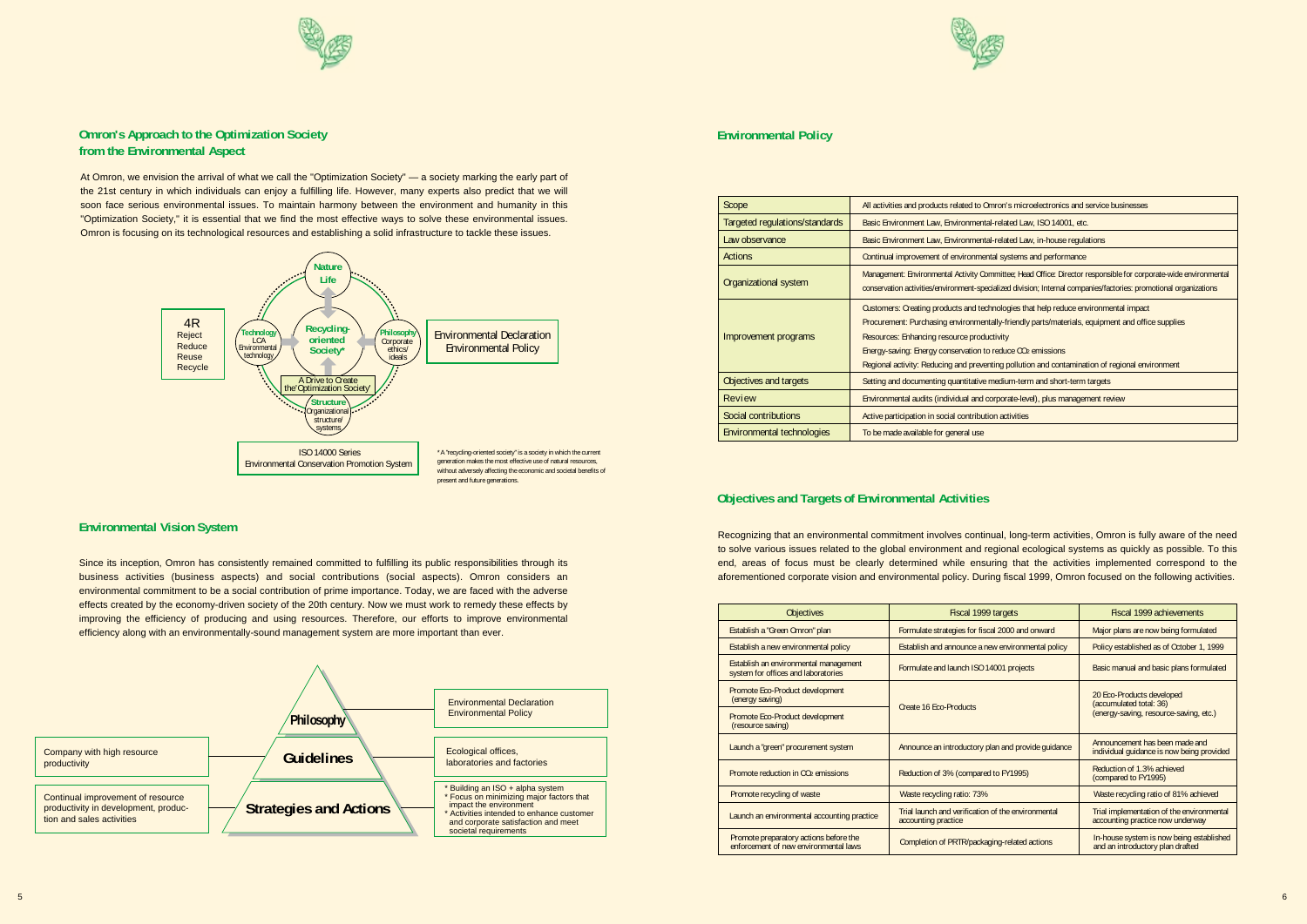



### **Environmental Conservation Promotion System**

### **Environmental Conservation Strategies and Organizational Structure**



At Omron we believe that environmental commitment is one of the key management issues that Omron must address. To do so, it is essential that the corporate-wide efforts of its management and employees are totally integrated and that cooperation exists with its suppliers and partners. Based on this belief, Omron has been implementing a corporate-wide system intended to promote environmental conservation. Along with the launch of its internal company management system, Omron established the Environmental Activity Committee in April 1999. This committee consists of members that represent each internal company, and is chaired by the director responsible for corporate-wide environmental promotion. It assumes the task of coordinating corporate-wide strategies with those of each internal company while promoting the activities shown below. Each business unit/division is also making maximum use of intelligence and creativity in order to meet individually set quantitative targets for environmental conservation within a framework of specified investment budgets. As part of this effort, individual divisions strive to clearly define those tasks and responsibilities that should be assumed by each division.

ISO environmental standards were primarily established to advocate the improvement and protection of the environment with the purpose of creating ecological balance for a safe and secure society. Toward this end, consumers, government offices and particularly businesses must assume their respective roles. Therefore, at Omron we consider the acquisition of ISO 14001 certification as mandatory and accordingly established a corporate policy in September 1995 that stresses Omron's total commitment to the ISO 14001 project. Omron's environmental policy also addresses the ISO 14020 series, ISO 14031 and other international environmental standards, that have been established or are now being formulated. As such, Omron is now working to collect information to build an in-house system and infrastructure essential for realizing this goal.

Reflecting the decisions made at the Top Executives' Environmental Meeting, the Environmental Activity Committee reviews and decides on main projects to be promoted and then encourages their implementation throughout the Omron Group. The Environmental Activity Committee intends to take a flexible approach while keeping the degree of importance and timing in mind.



Omron was quick to start an ISO 14001 project by creating a relevant organizational system in April 1995, even before the 1996 establishment of the standards. First of all, we designated two factories chosen from among 30 Omron Group factories both in and outside Japan as model sites, from which all factories can learn about ISO requirements and procedures. The exchange of information and tools with other factories was also encouraged, aiming for the most efficient method of acquisition for ISO certification for all Omron factories. As a result of these efforts, in November 1996, the Ayabe Factory in Kyoto became the first Omron factory to receive ISO 14001 certification, soon followed by Omron Manufacturing of the Netherlands B.V., a Dutch manufacturing company. By May 1999, a total of 30 Omron Group factories (16 sites in Japan and 14 sites overseas) had achieved ISO 14001 certification. A newly established Filipino manufacturing company is also scheduled to acquire certification by August 2000. With this accomplishment, all Omron Group factories outside Japan will become ISO 14001 certified.

Since 1999, Omron has also been working to achieve ISO 14001 certification for its offices and laboratories, aiming for acquisition by the end of the present fiscal year. Recognizing that ISO 14001 certification is a passport to becoming a global, environmentally-conscious corporation, Omron sees the certification as a manifestation of its environmental attitude. Omron will focus its efforts on reducing the impact of its business operations on the environment by building a corporate-wide environmental management system that completely fulfills ISO 14001 requirements.

# **Commitment to the International Environmental Management Standard (ISO)**

### **ISO 14001 Project**



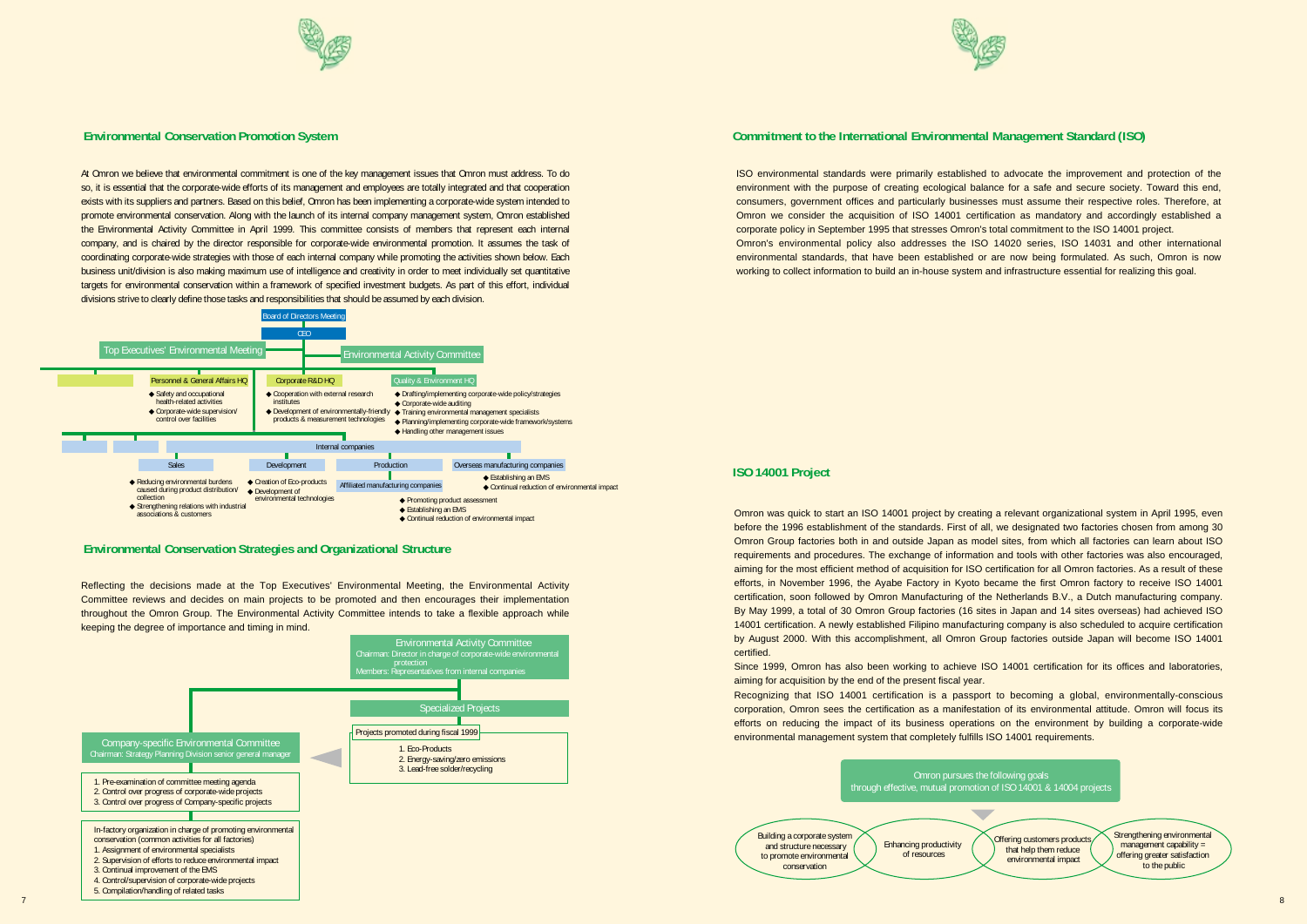

# **Key Points to be Kept in Mind when Acquiring ISO 14001 Certification**

# **ISO 14001 Certification of Omron Group Factories**

Due to the non-quantitative nature of ISO standards, the acquisition of ISO 14001 certification will require the creativity and application capability of corporations. To strengthen understanding of the 52 mandatory (SHALL) requirements of the standards and to maximize the productive results of our activities, Omron specified the following key points. This has also helped Omron create the most streamlined environmental management system possible.

Organizing seminars and study workshops within each factory or at Omron's head office, or through cooperation with external institutes and companies.

**1. Strengthen employee understanding of ISO 14001 standards**

9 SGS: SGS Co., Ltd. 2008 No. 2009 Page 2009 Page 2009 Page 2009 Page 2009 Page 2009 Page 2009 Page 2009 Page 2 LRQA: Lloy's Register Quality Assurance BSI: British Standards Institution SCEMS: Shanghai Center Environment Management System CCEMS: China Center For Environmental Management System EIQA: Shanghai Electronic Industry & Instrumentation Quality Audit Institute KMA-QA: Korea Management Association Quality Assurance BVQI: Bureau Veritas Quality International JACO: Japan Audit Certification Organization for Environment JQA: Japan Quality Assurance Organization SGS: SGS Co., Ltd.

- **2. Develop technologies for evaluating environmental impact and make necessary tools available** Establishing standard methods for measuring and evaluating environmental aspects by maximizing Omron's originality.
- **3. Establish an environmental educational system and promote it corporate-wide** Preparing level or function-specific curriculum and continually promoting education.
- **4. Enhance ISO awareness among management so that they can demonstrate leadership** Provide explanations about ISO on a regular basis at Omron board of directors' meetings to strengthen management understanding of ISO standards.
- **5. Assign key sections and personnel** Setting up environmental activities-specialized divisions and environment specialists within each division.
- **6. System operation to assure improvement of environmental performance** Maximizing efforts to promote an understanding of the need to make environmental investments and to quickly generate a sufficient level of return on investments.

| <b>Japan</b>          |                      |                   |                    |                        |               | As of March 21, 2000 |
|-----------------------|----------------------|-------------------|--------------------|------------------------|---------------|----------------------|
| Factory               | <b>Ayabe Factory</b> | Omron Ichinomiya  | Minakuchi Factory  | Omron Nohgata          | Omron Okayama | Omron Kumamoto       |
| Date of certification | $96 - 11 - 16$       | $96 - 12 - 8$     | $97 - 6 - 12$      | $97 - 7 - 26$          | $97 - 8 - 2$  | $97 - 8 - 26$        |
| Registration No.      | 65349                | 61343             | 41101              | 41680                  | 41825         | EC97J1058            |
| Auditing organization | <b>BVQI</b>          | <b>BVQI</b>       | <b>BVQI</b>        | <b>BVQI</b>            | <b>BVQI</b>   | <b>JACO</b>          |
|                       |                      |                   |                    |                        |               |                      |
| Factory               | Omron Aso            | Mishima Factory   | Omron Kurayoshi    | Omron Matsusaka        | Omron Izumo   | Omron Takeo          |
| Date of certification | $97 - 9 - 15$        | $97-9-15$         | $97-9-29$          | $98 - 2 - 21$          | $98 - 1 - 26$ | $98 - 2 - 23$        |
| Registration No.      | 42440                | 42441             | EC97J1080          | 46369                  | EC97J1162     | EC97J1187            |
| Auditing organization |                      |                   |                    |                        |               |                      |
|                       |                      |                   |                    |                        |               |                      |
| Factory               | Omron Kyoto Taiyo    | Omron lida        | <b>Omron Sanyo</b> | <b>Kusatsu Factory</b> |               |                      |
| Date of certification | $98 - 3 - 31$        | $98-10-2$         | $99 - 1 - 8$       | 98-12-25               |               |                      |
| Registration No.      | 47066                | <b>JQA-EM0227</b> | <b>JQA-EM0314</b>  | 53509                  |               |                      |
| Auditing organization | <b>BVQI</b>          | <b>JQA</b>        | <b>JQA</b>         | <b>BVQI</b>            |               |                      |

#### **Overseas**

| Factory               | <b>OMN</b> (Netherlands) | OMI (Indonesia) | <b>OUK (U.K.)</b>   | OMD (Dalian, China) | OMB (Malaysia) | OMP (Shanghai, China)   OMC (Shanghai, China) |                |
|-----------------------|--------------------------|-----------------|---------------------|---------------------|----------------|-----------------------------------------------|----------------|
| Date of certification | $96 - 11 - 28$           | $97 - 8 - 26$   | $98 - 2 - 9$        | 98-12-14            | $98-12-18$     | 98-11-27                                      | $98-12-8$      |
| Registration No.      | 651293                   | 42091           | <b>EMS38730</b>     | 01-1998-073         | O000101128     | 04-1998-004                                   | 04-1998-005    |
| Auditing organization | <b>LRQA</b>              | <b>BVQI</b>     | <b>BSI</b>          | <b>CCEMS</b>        | <b>SIRIM</b>   | <b>SCEMS</b>                                  | <b>SCEMS</b>   |
|                       |                          |                 |                     |                     |                |                                               |                |
| Factory               | OMR (Shanghai, China)    | OKA (Korea)     | <b>OMA (U.S.A.)</b> | OED-C (U.S.A.)      | ODI (Canada)   | OMG (Germany)                                 | OTE-P (Taiwan) |
| Date of certification | $99 - 2 - 5$             | $99-3-26$       | $99 - 5 - 6$        | 99-3-31             | $99 - 4 - 23$  | $99-4-16$                                     | $99 - 2 - 10$  |
| Registration No.      | 02-1999-002              | ESC990096       | 74-300-8814         | 1521/99/E           | 1563.1/99/E    | 260412                                        | 92020          |
| Auditing organization | <b>EIQA</b>              | <b>KMA-QA</b>   | <b>TUV</b>          | SGS                 | <b>SGS</b>     | <b>LRQA</b>                                   | SGS            |

### **ISO 14001-certified Omron Group Factories (Overseas) Factory locations are shown within brackets**

# **ISO 14001-certified Omron Group Factories (Japan) Factory locations are shown within brackets**







- <sup>∗</sup>1 OMP: Shanghai Omron Automation System Co., Ltd. OMC: Omron (Shanghai) Co., Ltd. OMR: Shanghai Omron Control Components Co., Ltd.
- <sup>∗</sup>2 OED-C: Omron Automation Electronics, Inc.
- OMA: Omron Manufacturing America, Inc. <sup>∗</sup>3 Newly established factory in the Philippines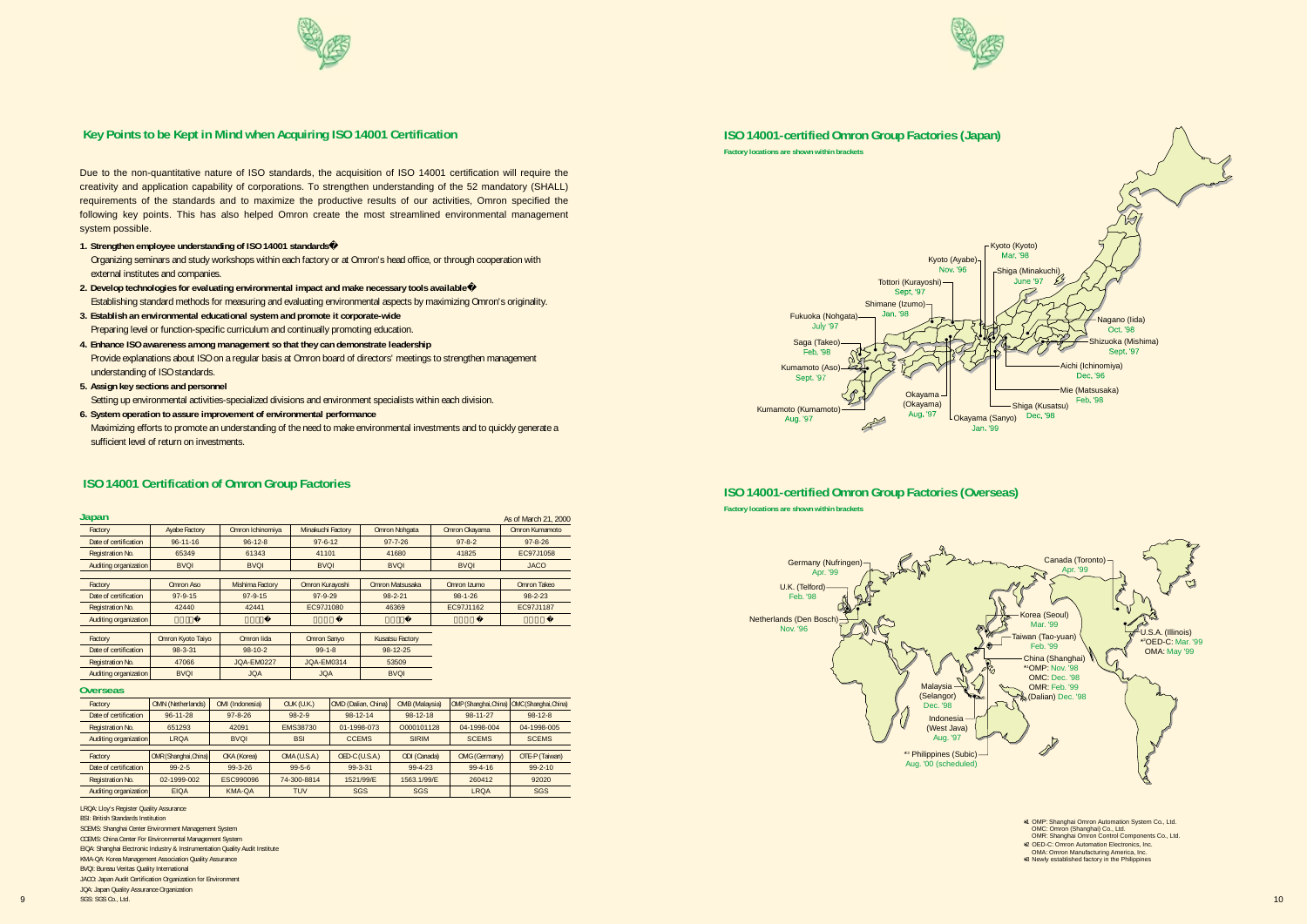



## **Reduction in Impact of Corporate Activities on the Environment**

### **Environmental Performance Improvements**

Omron's corporate activities, products and services will consistently be involved in a struggle to reduce environmental impact. To continue developing new products and businesses that have no adverse effects on the environment, numerous issues must be addressed and worked out. To effectively solve these issues we must maximize our creativity and join efforts with everyone concerned.

Centering around the basic concept of "maximizing those beneficial and minimizing those harmful," Omron is currently working to reduce the impact of its business operations on the environment by focusing on the following two fields:

0

Omron's efforts to reduce environmental impact cover virtually all of its business activities from development, production to distribution, as well as the entire span of product life from input of materials to output of finished products, and even discarding. Toward this end, Omron not only integrates its total efforts, but also tries to gain support from concerned public institutes, customers and associates wherever possible. Centering around the concept of 'the 4Rs' (see below), Omron is committed to developing new technologies and refining existing technologies in order to achieve the goals set for reducing environmental impact.



1. Enhancing productivity of resources: Recycling and reduction of waste, cutting resource consumption 2. Prevention of global warming: Energy conservation

In an attempt to conserve the environment, Omron regularly measures the quality of waste water, and maintains and controls environmental equipment and facilities in order to prevent water pollution.

#### **Water Pollution Control Law**

## **Water Pollution Control**

For Kusatsu and Mishima Factories that comply with the Sewage Law, data for waste water quality is not listed in the above graphs.





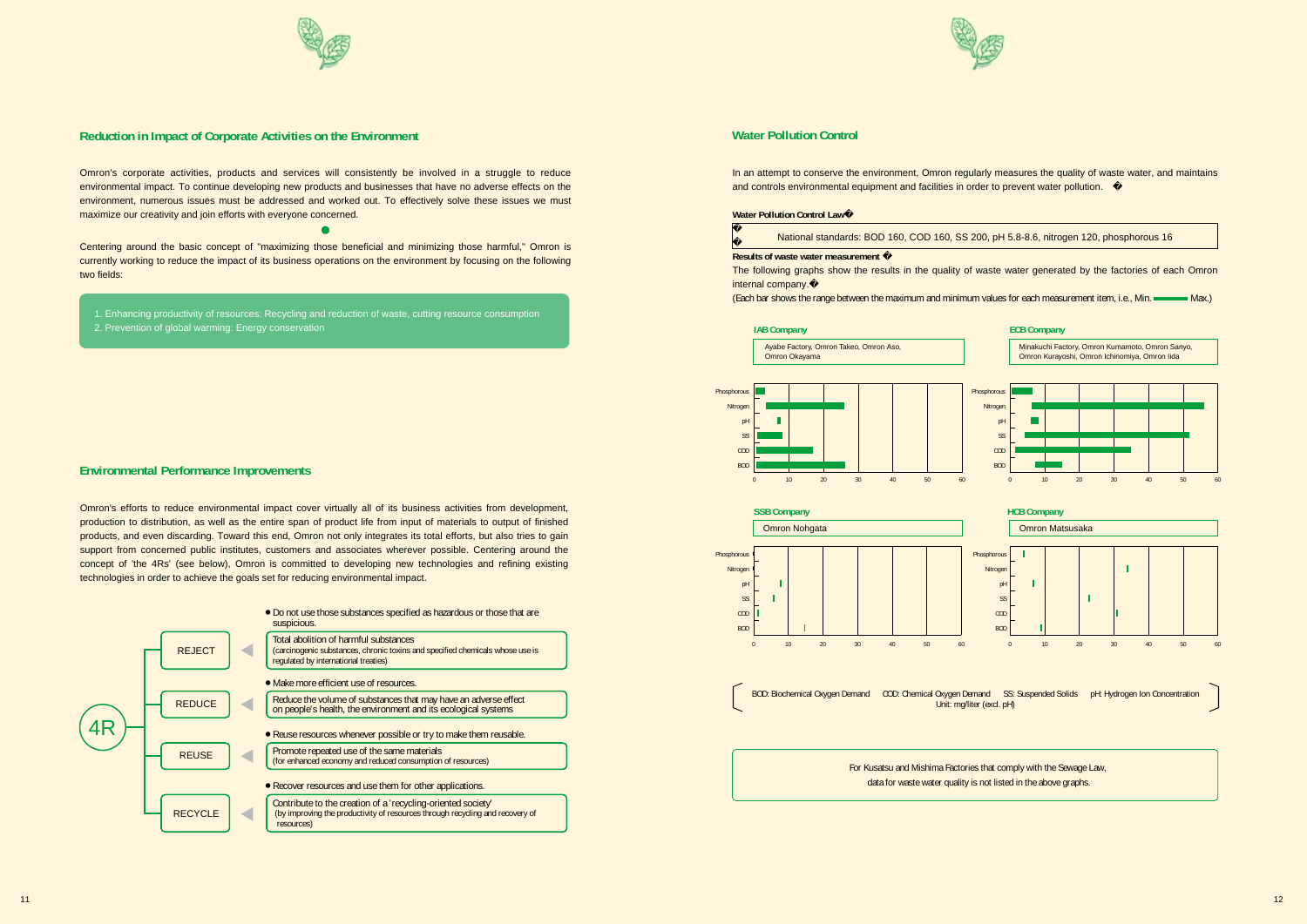



# **Prevention of Global Warming**

# **Fluctuations in CO2 Emissions**

It is known that the generation of carbon dioxide, nitrogen suboxide, and other greenhouse gasses cause increases in the earth's surface temperature, which in turn affects the ecological system and causes other critical problems to the earth in the 21st century. It is therefore critical to control the use of energy, chemical substances and fossil fuel. These problems are extremely difficult to solve unless the corporate activities and lifestyles that we conduct today are radically changed.

#### $\bullet$

Along with the conservation of energy in various corporate activities, we are also committed to developing products that feature far less power consumption. Specifically, we are working on the following projects.

Omron has introduced an ESCO (Energy Service Company) initiative to promote energy conservation for all currently available manufacturing facilities. The chart below shows an ESCO system adopted by the Mishima Factory, which was awarded an energy-saving certificate from the Ministry of International Trade and Industry in 1998.

Omron has been working to reduce total CO2 emissions by 11% by the end of fiscal 2010 (when compared to the fiscal 1995 figure). However, due to a significant increase in the volume of production, total CO2 emissions during fiscal 1999 increased 3% from the previous year. Endeavoring to realize ecological factories we will continue to work even harder to attain our target.

> of an outdoor unit. Initially the blind was placed at the front of an outdoor unit, however, it was later placed at the back in order to effec-trees were chosen so as not to tively release heat. block out the afternoon sunlight in winter



Covering sheets were placed on ceiling windows to prevent the interior temperature from rising in the dining room due to direct sunlight and to block out unnecessary light.



### **Energy-saving Activities Promoted at Various Factories**

Result: 35% reduction in energy consumption





Water spray ports **Light/sun block covering sheet** 

rees were planted to avoid direct unlight and solar radiation from aching the factory's side windows in an effort to prevent the interior temperature from rising.Deciduous Trees planted to block out afternoon sun

## **Energy-saving Activities through ESCO Initiative**



| <b>Enhancing efficiency</b><br>of air-conditioners |    |
|----------------------------------------------------|----|
| A reed blind was installed for the                 | Tı |
| purpose of improving the efficiency                | Sι |
| of an outdoor unit. Initially the blind            | re |





Increasing efficiency of air-<br>conditioners by spraying water

In an attempt to enhance the operational efficiency of air-conditioners, water is sprayed on the air intake section of outdoor units. The water spraying results in a cooling effect that lowers the ambient temperature.

| Result: 15% reduction in energy |  |
|---------------------------------|--|
| consumption                     |  |







the strong afternoon su

of an outdoor air-conditioner unit

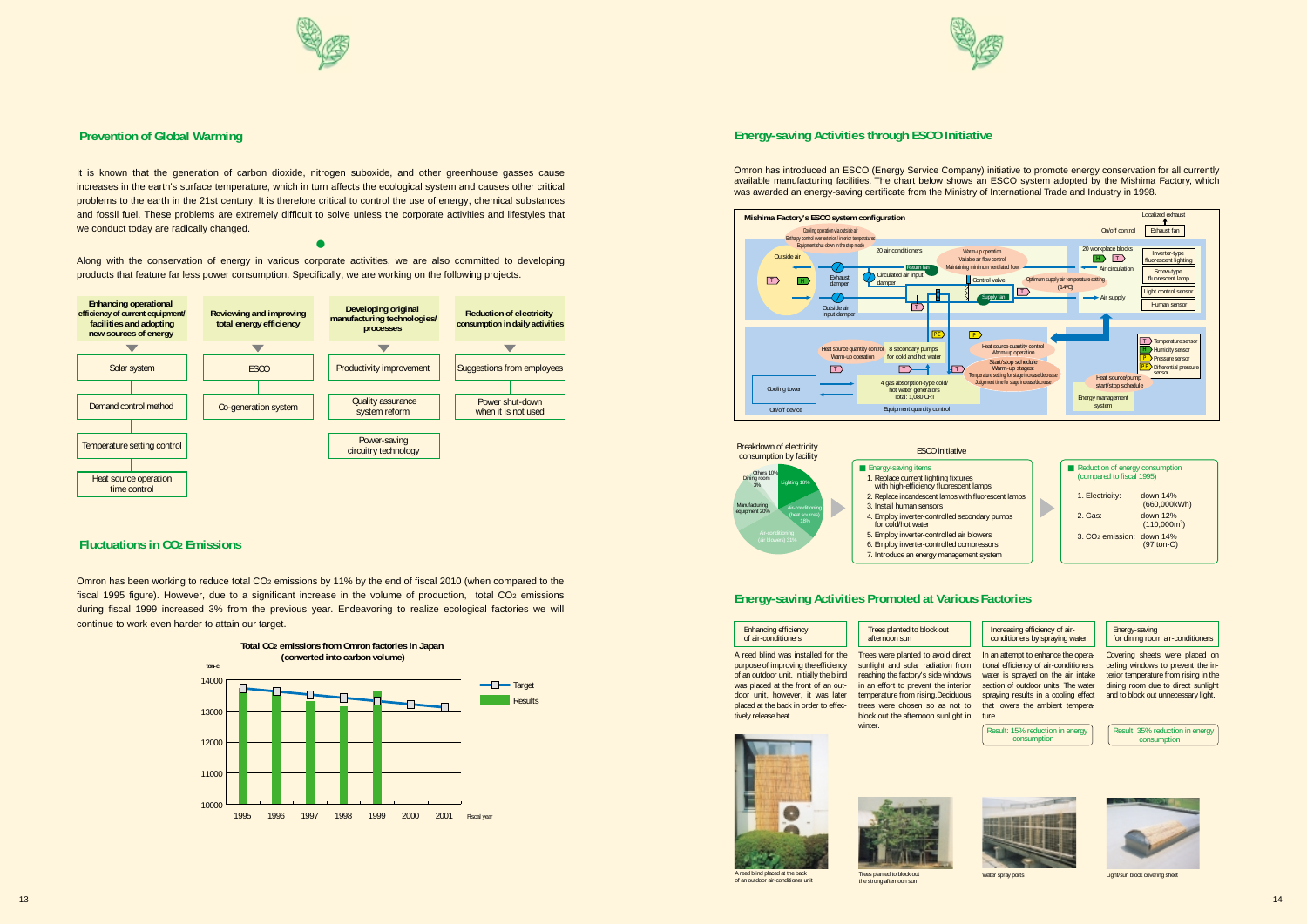



## **Control of Chemical Substances**

According to the Environmental Protection Agency (EPA) of the United States, approximately 70% of all chemicals available today are harmful to people's health. The American Conference of Governmental Industrial Hygienists (ACGIH), the Basel Convention and other laws concerning waste disposal and clean-up established both in and outside Japan have specified even more chemicals that are harmful. These chemicals were deemed detrimental for their chronic toxicity and carcinogenicity as well as being damaging when accumulated within the body among other harmful effects.

 $\bullet$ 

Conforming to various related legislations and regulations and in view of industrial trends, Omron has established in-house regulations for harmful chemicals. These regulations are also incorporated into the in-house guidelines for product development, in order to strictly control the use of harmful substances. As part of this effort, Omron has completely stopped the use of chlorofluorocarbons (CFCs), hydrochlorofluorocarbons (HCFCs), asbestos and bromine-based nonflammable materials. In addition, it is regulating the use of lead, cadmium and styrofoam materials.

#### **Omron's Chemicals Control System**

\* PRTR: Pollutant Release and Transfer Register

Total abolition: 73 chemical substances specified by the Montreal Protocol on Substances that Deplete the Ozone Layer

Recommended abolition: 27 chemical substances specified by the Industrial Safety and Health Law

Regulated use: 69 chemical substances whose toxicities are noted

MSDS control: Promoting control to assure safe use and storage of chemical substances

\* MSDS: Material Safety Data Sheet

PRTR control: Control of chemical substances in compliance with the PRTR Law

Strict checks during the product assessment stage: Confirming that packaging materials, parts and raw materials used for products as well as manufacturing processes strictly comply with related regulations/standards

**1. Specification of chemicals subject to regulated use**

#### **2. Control over usage and storage of chemicals**

#### **3. Control over volumes of chemicals to be used and discharged from factories**

### **4. Promotion of "Reject" and "Reduce" steps**

In view of the Law concerning Reporting, etc. of Release of Specific Chemical Substances to the Environment and Promotion of the Improvement of Their Management (the PRTR System Law) to be enforced in April 2001, an in-house control system and organization structure are now being established at Omron. In fiscal 1999, Omron conducted PRTR surveys for its factories concerning 179 substance categories and reported the following three chemical substances to the Japan Electric Manufacturers Association (JEMA). (Note: Surveys were carried out in accordance with Electrical and Electronic Industry Guidelines.)

Solders are usually discarded in landfills, and this has become a serious environmental concern as it causes acid rain. Accordingly, there is an urgent demand for lead-free solders. In response to this demand, Omron launched a development project for lead-free technology for surface-mounting pastes and wire solder materials in 1995. This project involved strict selection of highly reliable lead-free solder materials and development of soldering processes to assure dependability of finished products. Consequently, Omron has fully established a lead-free soldering technology that allows for mass-production at currently available facilities. In addition, Omron has adopted a laser welding technology that does not require lead solders. Omron will continue to develop innovative products and component-mounting technologies that answer customer requirements for lead-free soldering.

# **Pollutant Release and Transfer Register (PRTR)**

#### **Development of Lead-free Solders**



#### **Points to be kept in mind when adopting lead-free solders**

Required characteristics for solders differ according to the manufacturing process used. This makes it necessary to select ideal lead-free solder materials for each process.

|                                       |            |                |                |                |                  | Unit: ton/year |
|---------------------------------------|------------|----------------|----------------|----------------|------------------|----------------|
| <b>Chemicals</b>                      | <b>Use</b> | <b>Release</b> | Consumption    | Removal        | Discard/transfer | Recycle        |
| <b>Toluene</b>                        | 3.13       | 3.03           | $\overline{0}$ | $\mathbf{0}$   | 0.10             | $\Omega$       |
| Aluminum compounds (aluminum sulfate) | 16.32      | $\mathbf{0}$   | $\overline{0}$ | 16.32          | $\Omega$         | $\Omega$       |
| Lead solder                           | 72.81      | $\mathbf{0}$   | 43.17          | $\overline{0}$ | 0.03             | 29.61          |
| Substances reported to JEMA (total)   | 92.26      | 3.03           | 43.17          | 16.32          | 0.13             | 29.61          |
| PFEs (GALDEN)                         | 6.29       | 6.29           | $\overline{0}$ | $\overline{0}$ | $\Omega$         | $\Omega$       |
| <b>PFCs (FC-3283)</b>                 | 3.84       | 3.84           | $\overline{0}$ | $\Omega$       | $\Omega$         | $\Omega$       |
| In-house regulated substances (total) | 10.13      | 10.13          | $\overline{0}$ | $\Omega$       | $\Omega$         | $\Omega$       |
| <b>Grand total</b>                    | 102.39     | 13.16          | 43.17          | 16.32          | 0.13             | 29.61          |
|                                       |            |                |                |                |                  |                |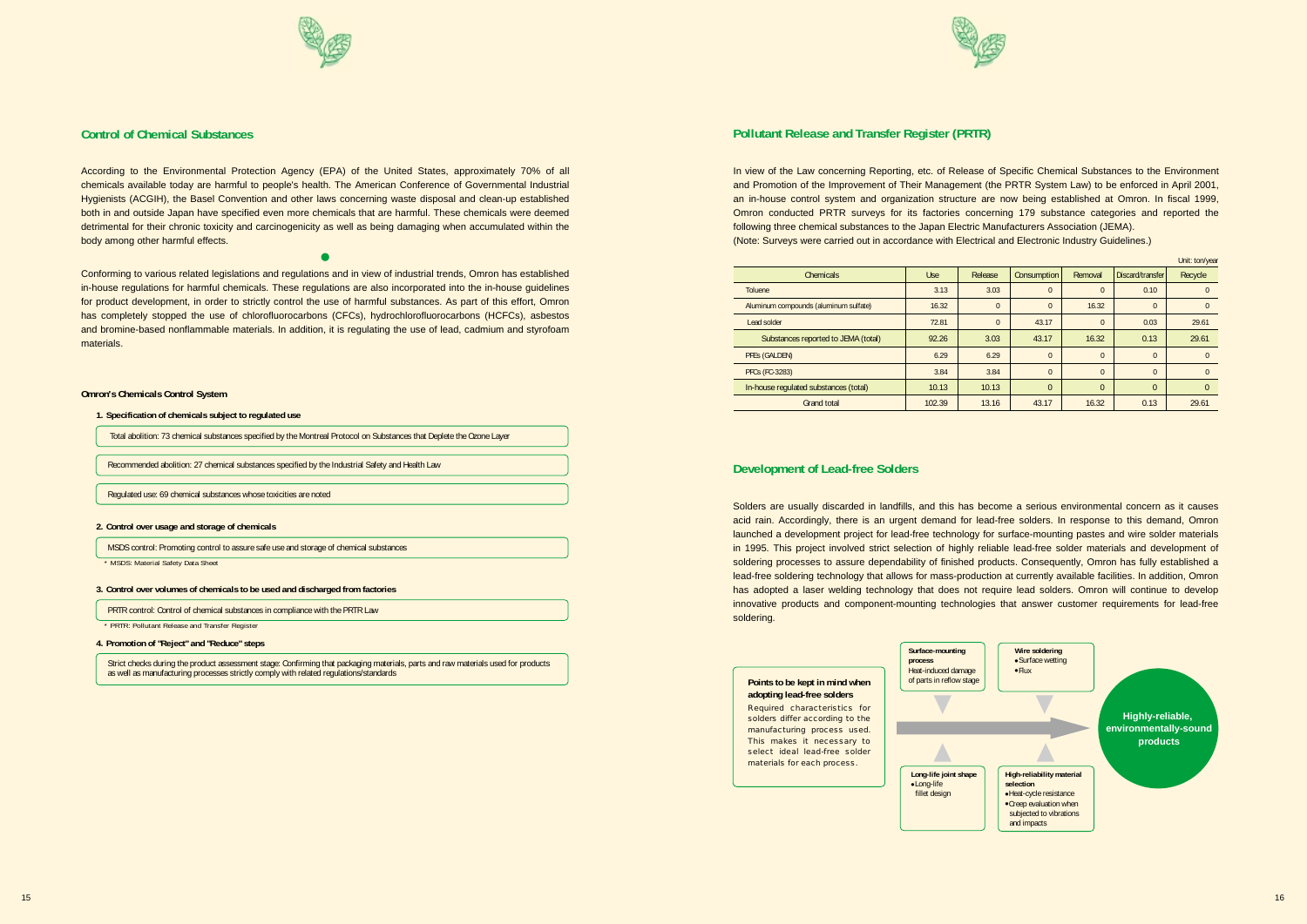



# **Water Pollution by Organochlorine Solvents**

For organochlorine solvents used as cleaning agents, manufacturers are obligated to take the necessary measures to prevent pollution in accordance with the Water Pollution Control Law. To assure strict compliance with related laws and legislations, Omron has been addressing the issues concerning organochlorine solvents as follows:

♦ Omron has adopted the following alternative materials and methods in pursuit of the total abolition of organochlorine solvents.

|      | <b>Legislations/industry trends</b>                                                                                                                                                                                                                                      | <b>Measures taken at Omron</b>                                                                                        |
|------|--------------------------------------------------------------------------------------------------------------------------------------------------------------------------------------------------------------------------------------------------------------------------|-----------------------------------------------------------------------------------------------------------------------|
| '50s | The introduction of organochlorine solvents for the cleaning of electrical and<br>mechanical parts.                                                                                                                                                                      |                                                                                                                       |
| 80'  | Serious groundwater pollution occurs in the U.S. due to effluent leakage.                                                                                                                                                                                                |                                                                                                                       |
| '81  | The Environment Agency begins an investigation and discovers nation-wide<br>pollution and the carcinogenicity of pollutants.                                                                                                                                             |                                                                                                                       |
| '83  |                                                                                                                                                                                                                                                                          | An attempt to replace trichloroethylene with 1.1.1. trichloroethane launched.                                         |
| '84  | Regulations regarding the discharge of organochlorine solvents established by<br>the Environment Agency.<br>Hazardous organochlorine solvents are to be regulated by the Law concerning<br>the Examination and Regulation of Manufacturing, etc. of Chemical Substances. |                                                                                                                       |
| '89  | Amendments to the Water Pollution Control Law (concerning the prohibition of<br>underground penetration of organochlorine solvents and monitoring, etc.)                                                                                                                 |                                                                                                                       |
| 92   |                                                                                                                                                                                                                                                                          | A company policy of ending the use of organochlorine solvents including<br>CFCs established (July).                   |
| '93  | Amendments to the Environmental Quality Standards for Water Pollution<br>(14 substances specified including trichloroethylene).                                                                                                                                          |                                                                                                                       |
| '94  | Provisional standards for pollution surveys established (November).                                                                                                                                                                                                      | The use of trichloroethylene terminated (March).<br>The use of CFCs and 1.1.1. trichloroethane terminated (November). |
| '95  |                                                                                                                                                                                                                                                                          |                                                                                                                       |
| 96'  | Amendments to the Water Pollution Control Law<br>(concerning purification regulations, directives and countermeasures).                                                                                                                                                  | Soil and water quality surveys conducted as part of the ISO project.                                                  |
| '97  | Environmental Quality Standards for Groundwater established (March).<br>Amendments to the Water Pollution Control Law (April).                                                                                                                                           | Soil and water quality surveys conducted as part of the ISO project.                                                  |
| 98'  | Announcements by the Director-General of the Environment Agency and Minister for<br>International Trade and Industry (June 30) and explanations given to the JEMA.                                                                                                       | Company-wide surveys conducted and an environmental measures project<br>established.                                  |
| '99  | Guidelines for investigations and counteractions concerning soil contamination and<br>groundwater pollution as well as related standards established (January).                                                                                                          | Detailed survey conducted.                                                                                            |



| <b>Item/process</b>    | <b>Material</b>         | <b>Conventional solvents</b> | Alternative substances/methods             |
|------------------------|-------------------------|------------------------------|--------------------------------------------|
| IC parts               | <b>Flux</b>             |                              | Alcohol, water, hydrocarbon-based cleaning |
| <b>PCB<sub>S</sub></b> | <b>Flux</b>             | Trichloroethylene            | Cleaning-free, water-based cleaning        |
| Solder printing masks  | Solder paste            | <b>Dichloromethane</b>       | Hydrocarbon, glycol/ether-based cleaning   |
| Pressing               | <b>Press lubricants</b> | 1.1.1. trichloroethane       | Water, air, hydrocarbon-based cleaning     |
| Molding                | Mold release agents     |                              | HFC134a, hydrocarbon-based cleaning        |
| Tools                  | Liquid agents           |                              | Alcohol, hydrocarbon-based cleaning        |

The depletion of the ozone layer in the stratosphere is mainly caused by approximately 20 different kinds of artificially made chemical compounds such as CFCs, ethane and other organochlorine solvents. This depletion can cause skin cancer, eye diseases and the reduction of agricultural produce. To address this critical environmental threat, the industrial sector had implemented aggressive remedial actions toward the goal of totally stopping the use of CFCs by the end of 1995.

# **Total Abolition of Substances that Cause Depletion of Ozone Layer**

Omron considered the total abolition of CFCs a management issue of top priority and initiated immediate remedial steps. In 1988, a special project team was formulated to address the CFC issue. Approximately 800 million yen was invested to develop innovative cleaning technologies toward the goal of reducing and eventually terminating the use of CFCs in its manufacturing processes. The resulting technological breakthroughs have allowed Omron the use of such alternative cleaning processes as water, alternative solvents, CFC-free tape cleaning and air cleaning, and have even eliminated the need for the cleaning of PCBs. Consequently, Omron completely stopped the use of CFCs in its manufacturing processes in 1994 and the use of HCFCs in June of the following year. In 1998, the use of other organochlorine solvents was also terminated. We will continue to promote the replacement of other existing CFCs with less harmful substances for noncleaning applications such as air-conditioning systems.

# **Omron's Remedial Actions Against CFCs and HCFCs**

| <b>Pure water cleaning</b>       |  |
|----------------------------------|--|
|                                  |  |
| Air cleaning                     |  |
|                                  |  |
| Nitrogen cleaning, cleaning-free |  |
|                                  |  |
| <b>Hydrocarbon cleaning</b>      |  |





| cleaning        |
|-----------------|
|                 |
| ning            |
|                 |
| , cleaning-free |
|                 |
| cleaning        |

| 133<br>141<br>13,                                              | <b>CFC113</b><br>HCFC141b |
|----------------------------------------------------------------|---------------------------|
| 67<br>56                                                       |                           |
| 43<br>26<br>8.7<br>0.6<br>n                                    |                           |
| 86<br>92<br>93<br>95<br>87<br>88<br>89<br>94<br>96<br>90<br>91 |                           |

**Reduction in CFC/HCFC use**

#### Alternative cleaning methods employed for manufacturing by Omron are as follows:

|                                                           | Parts/products to be cleaned |                        | <b>Alternative method</b>                               |  |
|-----------------------------------------------------------|------------------------------|------------------------|---------------------------------------------------------|--|
|                                                           | Parts                        | Pressed parts          | Quick-drying oil                                        |  |
| Cleaning-free                                             | <b>Products</b>              | Relays, switches       | Softening flux                                          |  |
|                                                           | <b>PCBs</b>                  | <b>General PCBs</b>    | Low-residual flux, soldering in nitrogen gas atmosphere |  |
| Pressed parts for switches/relays<br>Parts<br>Alternative |                              |                        | Water cleaning, hydrocarbon-based solvent cleaning      |  |
| cleaning<br>method                                        | <b>Products</b>              | Relays, switches       | Softening flux + water cleaning                         |  |
|                                                           | <b>PCBs</b>                  | PCBs for sliding parts | Surfactants + water cleaning                            |  |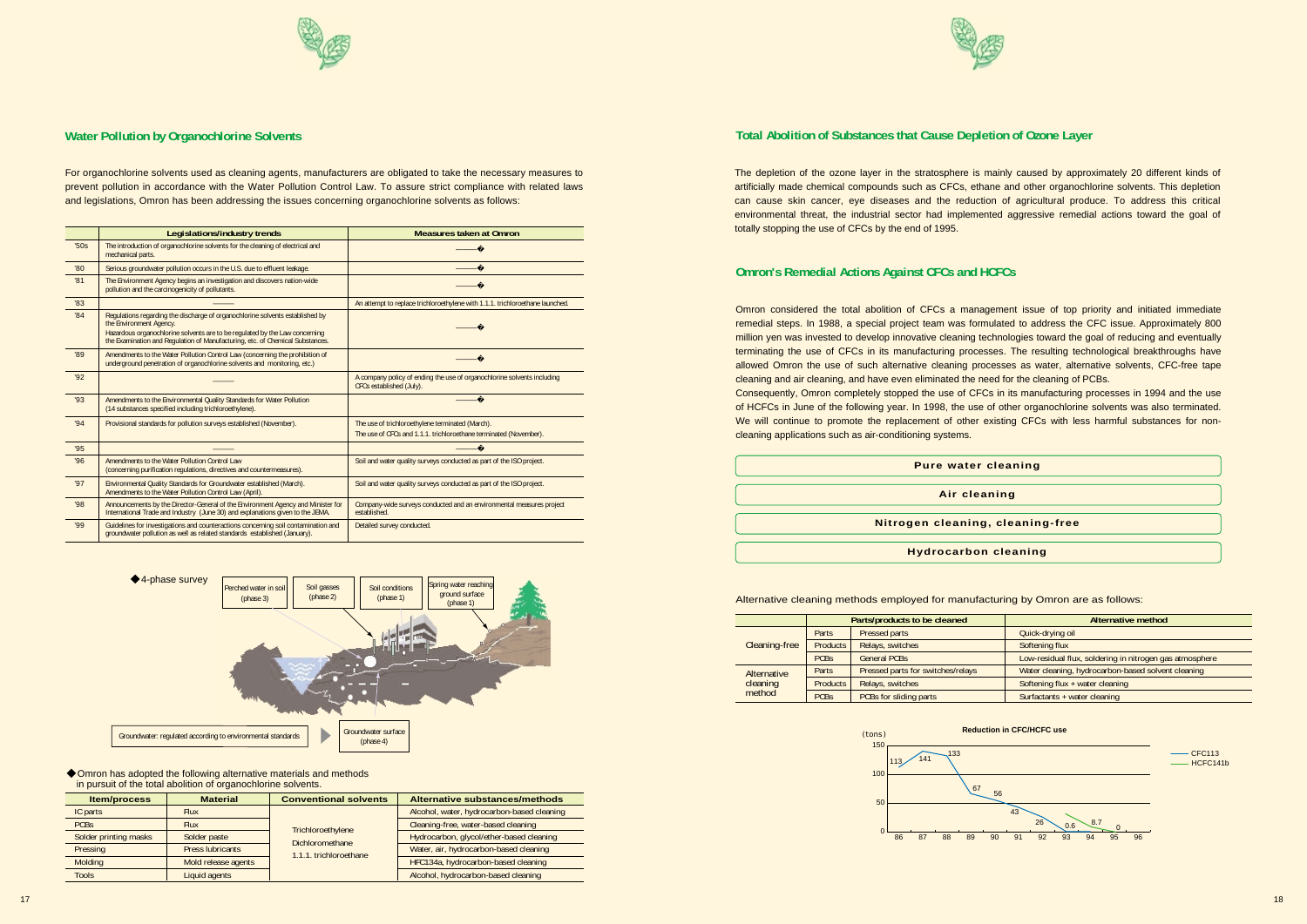

## **'Green' Procurement**

While promoting its corporate activities, Omron purchases many parts/materials, equipment and office supplies from outside suppliers. To offer environmentally-sound products to our customers, cooperation from our suppliers and partners is essential. Therefore, Omron determined the following key points for procurement in 1999 to encourage its suppliers and manufacturers of commercial products to strengthen their commitment to environmental issues.

#### **Key points for procurement**

- 1. To make purchase in preference to parts and products that are designed to reduce environmental impact.
- 2. To make purchase in preference to suppliers who show an active commitment to environmental conservation.
- 3. To aggressively seek and use environmental information regarding parts/products to be purchased and their suppliers.

To assure that these three points are observed strictly, Omron has formulated Guidelines for 'Green' Procurement by referring to the Environmental Activity Evaluation Program published by the Environment Agency.

#### **Requirements of suppliers**

- 1. Suppliers are required to either receive ISO 14001 certification or promote activities that conform to Omron 'Green' Procurement Guidelines or similar guidelines.
- 2. Suppliers are required to submit their environmental action plans for evaluation once per year according to Omron's Supplier Evaluation System.

#### **Outline of 'Green' Procurement**

- 1. Omron is promoting 'green' procurement to target the 138 Omron Suppliers Association (OSA) members and the 116 makers of commercial products (who belong to Omron's suppliers association in Japan).
- 2. Omron aims to build an EMS for approximately 250 suppliers, who represent approximately 80% of Omron's total purchase.
- 3. In June 1999, Omron organized a meeting to detail 'green' procurement guidelines to major suppliers in order to launch this purchasing practice. As an initial step, Omron will encourage the implementation of an EMS for major suppliers. After this is accomplished, Omron will promote the purchasing of only those parts and materials that are environmentally-friendly, harmless to human health, and for which the assembly processes have been firmly established.

|                                                                                                                     | <b>Omron 'Green' Procurement Guidelines</b>                                                                                                                          |                                   |
|---------------------------------------------------------------------------------------------------------------------|----------------------------------------------------------------------------------------------------------------------------------------------------------------------|-----------------------------------|
| 1. Concept of Omron 'Green' Procurement:                                                                            | Purchasing preference according to a commitment to<br>environmental conservation                                                                                     |                                   |
| 2. Requests to suppliers:                                                                                           | Carrying out environmental surveys and submitting action<br>plans to Omron, etc.                                                                                     |                                   |
| 3. Scope of quidelines:                                                                                             | Environmental impact, counteractions, action plans, EMS, etc.                                                                                                        |                                   |
| 4. Self-check of environmental impact:                                                                              | CO <sub>2</sub> emissions, water pollution, atmospheric pollution,<br>chemical substances, etc.                                                                      | 17 June 1999<br>Omron Corporation |
| 5. Self-check of environmental conservation activities: Reductions in CO <sub>2</sub> emissions and waste, resource | conservation, control of chemical substances, etc.                                                                                                                   |                                   |
| 6. Formulation of environmental action plan:                                                                        | Mainly for reductions in environmental impact                                                                                                                        |                                   |
| 7. Launch of an environmental management system:                                                                    | Establishing quidelines for environmental policy.<br>EMS operation, education and other corporate systems and<br>structure in compliance with ISO 14001 requirements |                                   |

| <b>Omron's Supplier Evaluation System.</b>                                                                          | Category                                                           | Waste                                               | Recycling for                             |
|---------------------------------------------------------------------------------------------------------------------|--------------------------------------------------------------------|-----------------------------------------------------|-------------------------------------------|
|                                                                                                                     |                                                                    | <b>Plastics excluding PVC</b>                       | RDF, raw materials                        |
|                                                                                                                     |                                                                    | <b>PCBs</b>                                         | Recovery of metals, RDF                   |
|                                                                                                                     | Styrofoam<br>Waste plastics<br>Chip part reels, sticks<br>IC trays |                                                     | <b>Raw materials</b>                      |
| <b>Outline of 'Green' Procurement</b>                                                                               |                                                                    |                                                     | <b>Raw materials</b>                      |
| 1. Omron is promoting 'green' procurement to target the 138 Omron Suppliers Association (OSA) members and the       |                                                                    |                                                     | Reuse                                     |
| 116 makers of commercial products (who belong to Omron's suppliers association in Japan).                           |                                                                    | Runners for molding PBT, etc.                       | Raw materials mixed with virgin materials |
| 2. Omron aims to build an EMS for approximately 250 suppliers, who represent approximately 80% of Omron's total     |                                                                    | Photocopy paper                                     | Toilet paper                              |
|                                                                                                                     |                                                                    | Color printer paper, thermographic paper, brochures | <b>RDF</b>                                |
| purchase.                                                                                                           | Waste paper                                                        | Newspaper                                           | Newspaper, RDF                            |
| 3. In June 1999, Omron organized a meeting to detail 'green' procurement guidelines to major suppliers in order to  |                                                                    | Corrugated cardboard                                | Corrugated cardboard                      |
| launch this purchasing practice. As an initial step, Omron will encourage the implementation of an EMS for major    |                                                                    | Split paper, order slips, etc.                      | Corrugated cardboard                      |
| suppliers. After this is accomplished, Omron will promote the purchasing of only those parts and materials that are | Waste oil                                                          | Lubricating oil, machine oil                        | Fuel oil                                  |
| environmentally-friendly, harmless to human health, and for which the assembly processes have been firmly           |                                                                    | Edible oil                                          | Fuel oil                                  |
|                                                                                                                     | Waste wood                                                         | Timber                                              | Fuel                                      |
| established.                                                                                                        |                                                                    | Metals, equipment, products                         | Recovery of metals                        |
|                                                                                                                     | <b>Metal containers</b><br>Lead frame<br>Waste metals<br>Solder    |                                                     | Recovery of metals                        |
|                                                                                                                     |                                                                    |                                                     | <b>Recovery of metals</b>                 |
|                                                                                                                     |                                                                    |                                                     | <b>Recovery of metals</b>                 |
|                                                                                                                     |                                                                    | Dry batteries, Ni-Cd batteries                      | Recovery of metals                        |
|                                                                                                                     |                                                                    | Cables                                              | Recovery of metals                        |
|                                                                                                                     | Glass and                                                          | <b>Fluorescent bulbs</b>                            | Recovery of metals, glass raw materials   |
|                                                                                                                     | ceramics                                                           | Glasses                                             | Glass raw materials                       |
|                                                                                                                     |                                                                    | <b>CRT</b>                                          | Recovery of metals, glass raw materials   |



Along with the growth of business, the volume of waste from factories has been increasing on an annual basis. As a result, a complete shift from high-volume production, consumption and discarding-oriented approaches is required. Moreover, we are facing a growing need to treat waste not as useless items to be discarded but as recyclable materials. Therefore, it is important to effectively recycle waste materials collected instead of discarding them in landfills or through incineration in order to enhance the productivity of resources.

Pollution is primarily caused by waste and an inefficient use of resources that in turn lead to a major loss for the company. As such, Omron has been implementing various strategies and measures to reduce the volume of waste. In addition to this effort, Omron eliminated formerly used in-house incinerators during fiscal 1999.

 $\bullet$ 

With its 'Zero Emissions' project, Omron is now working to recycle 100% of its waste by 2010. Presently we are concentrating our efforts on the recycling of waste already generated. Initially, waste from factories is classified into different categories and reused for the applications listed below. Although the complete recycling of waste has yet to be achieved for the Omron Group as a whole, the company is focusing on the creation of easily recyclable products. Furthermore, cooperation with its suppliers has been strengthened toward reaching the ultimate goal of 'zero emissions' as quickly as possible.



# **Classification of Waste for Recycling**

| In-line recycling:                 | Recycling waste generated in manufacturing processes and reusing them as materials.             |
|------------------------------------|-------------------------------------------------------------------------------------------------|
|                                    |                                                                                                 |
| Classification of waste:           | Precisely separating waste into different categories to be recycled.                            |
|                                    |                                                                                                 |
| Primary waste volume control:      | Measuring volume of waste generated from factories.                                             |
|                                    |                                                                                                 |
| Reuse promotion:                   | Promoting direct reuse of materials without any modifications.                                  |
|                                    |                                                                                                 |
|                                    | Improvement of productivity and yield: Regulating the volume of waste generated from factories. |
|                                    |                                                                                                 |
| Expansion of recyclable resources: | Promoting the use of recyclable materials for a more efficient utilization of resources.        |
|                                    |                                                                                                 |
| Enhancing ease of dismantling:     | Making products easier to dismantle to promote recycling of parts and materials.                |
|                                    |                                                                                                 |
| Others:                            | Exchanging information with recycling service companies, etc.                                   |
|                                    |                                                                                                 |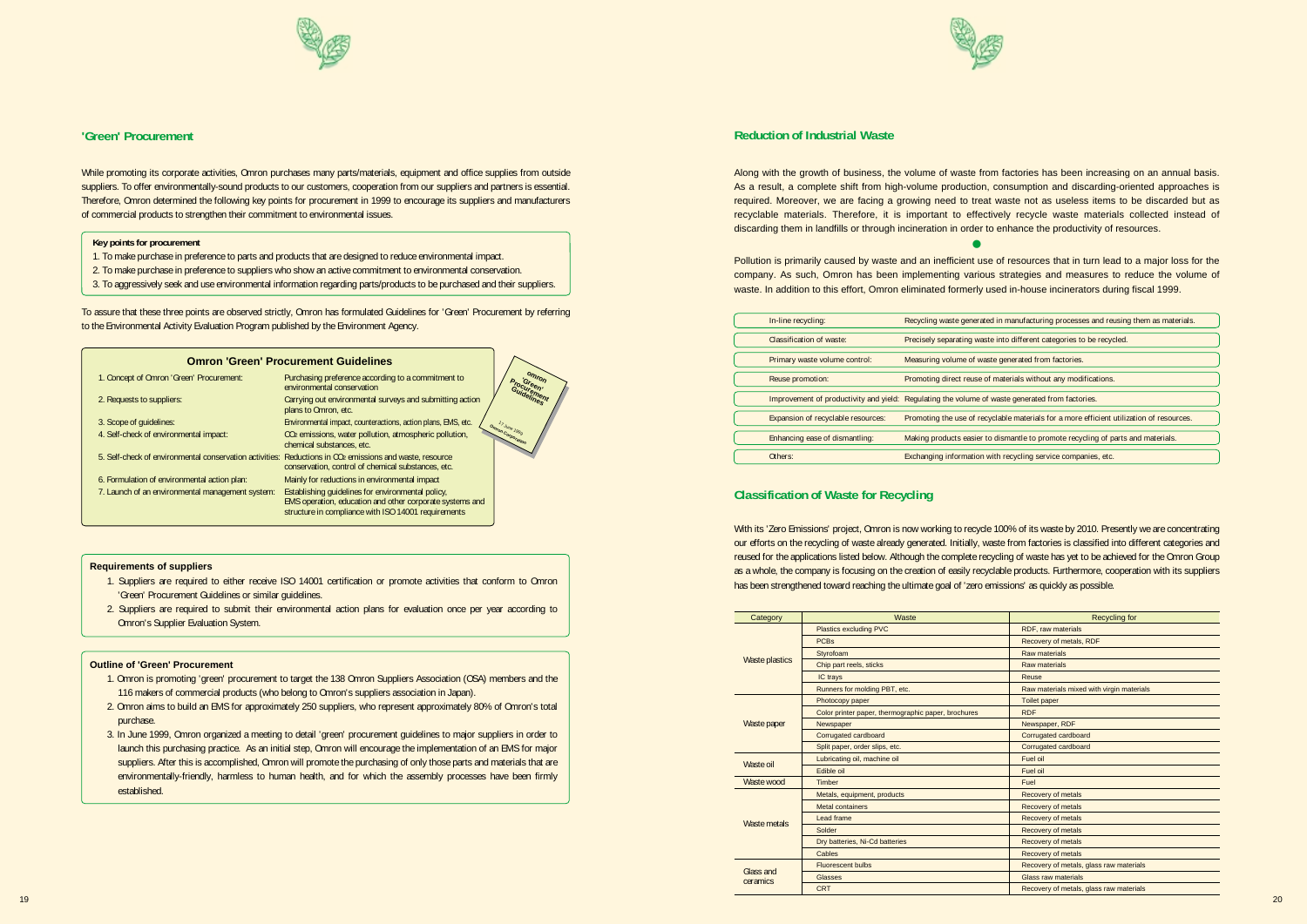



## **Changes in Volume of Waste and Recycling Rate**

The following graph shows fluctuations in the volume of waste from Omron factories as well as in recycling rate and final disposal rate. During fiscal 1999, Omron attained a recycling rate of 81% and a final disposal rate of 13%, already meeting the targets set for fiscal 2001. In the same year, the Mishima Factory also became the first Omron Group factory to achieve 'zero emissions'.





By making maximum use of the company's advanced microelectronic technologies, Omron is dedicated to the creation of ecological products that feature reduced energy consumption and are made using less materials, toward the ultimate goal of minimizing environmental harm.

> In 1998, Omron introduced an Eco-Products Certification System that meets the requirements of the ISO 14021 Environmental Label Assertion by Self-Declaration standards. This system is intended to award an Omron eco-label to products that satisfy the company's in-house environmental standards. By so doing, Omron aims to promote the incorporation of energy- and resource-saving features and environmentallyfriendly functions into Omron products to enhance their appeal and recognition. At the same time, this system will help to promote Omron as an environmentally-conscious company to both its customers and the public. By the end of fiscal 1999, a total of 36 products had been designated 'Eco-Products'.

| Environmental<br>factor category                                                                                                                                                                         | Sub-category                               | Requirements                                                                                |  |
|----------------------------------------------------------------------------------------------------------------------------------------------------------------------------------------------------------|--------------------------------------------|---------------------------------------------------------------------------------------------|--|
| 1. Energy consumption                                                                                                                                                                                    | Power consumption during<br>use or standby | Reduction of 30% or greate<br>consumption when compar<br>Omron's previous products          |  |
| 2. Use of resources                                                                                                                                                                                      | Use of main materials                      | Reduction of 30% or gre<br>of main materials, in a w<br>provides customers with<br>benefits |  |
| 3. Products originally developed for contributing to environmental conservation<br>(such as solar inverters), provided that the degree of contribution can be demo<br>clearly and in a quantified manner |                                            |                                                                                             |  |



# **Development of Environmentally-friendly Products**

## **Eco-Products Certification System**



Promoting product developments that minimize environmental harm.



Eco-products are chosen in accordance with the environmental assertion factors as specified in ISO 14021 Type II. Eco-labels will be awarded to products that are evaluated in terms of relative comparison or the level of theoretical value attainment. 

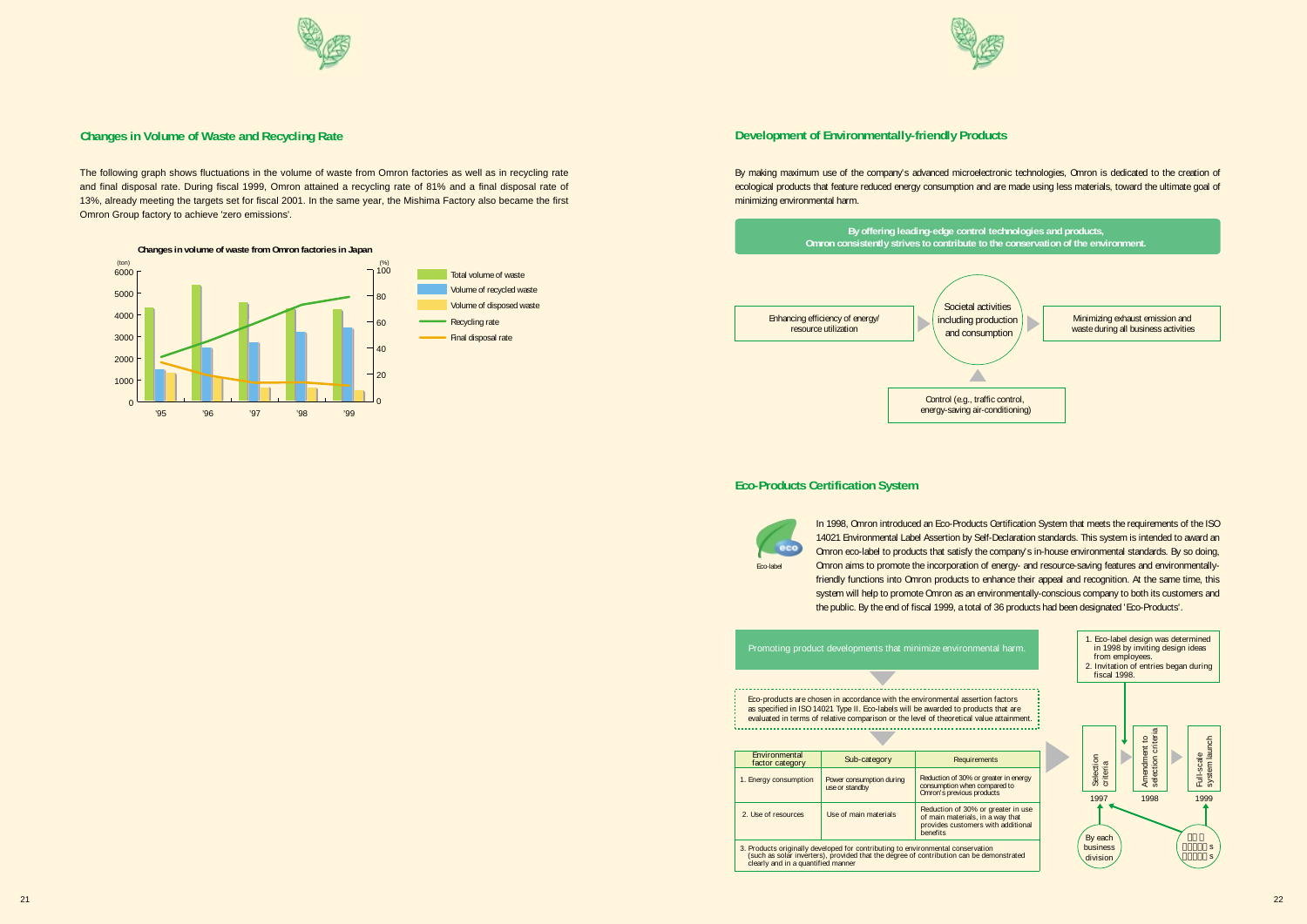



## **Product Assessment and LCA**

To evaluate the possible impact of a product on the environment throughout its life span in a quantified manner, Omron will implement a Life Cycle Assessment (LCA) system for each internal company on a trial basis during fiscal 2000. After this trial period, Omron plans to officially launch the LCA system for all of its mainstay products in fiscal 2001. As a basic rule, Omron will also conduct assessments for all products to be developed in the future with regard to the following items.

With the Eco-Products Certification System and 'Eco Grand Prix' awards, Omron promotes the development of environmentally-friendly products, while simultaneously incorporating the results of product assessment into these developments. Product assessment is linked to the company's current development system in order to accommodate the need for inverse manufacturing and to create products that are easy to recycle, save energy and do not use hazardous chemical substances. The product assessment concept implemented for each development process is as follows:







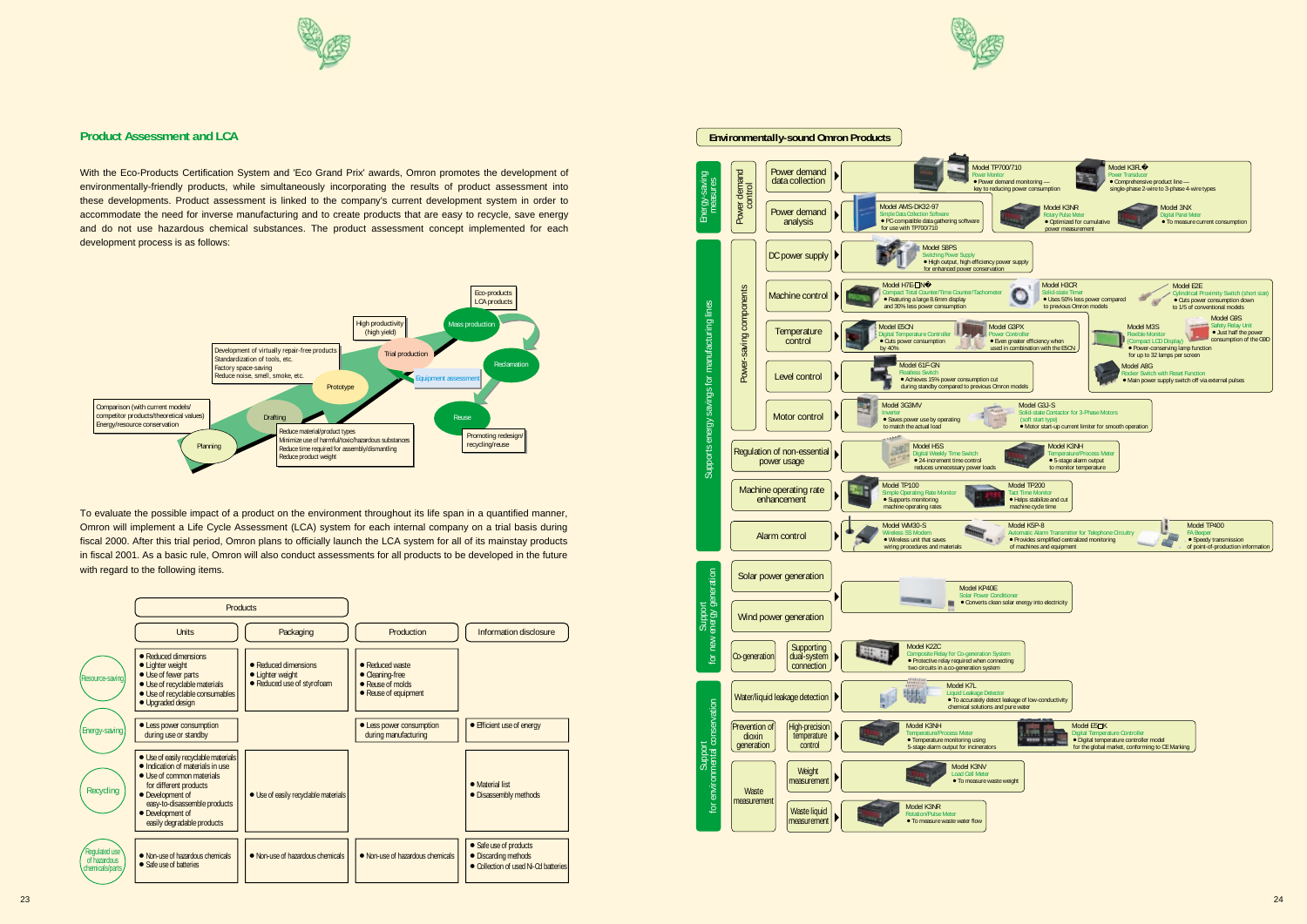The ISO 14031 Environmental Performance Evaluation standard has recently been established. As a post-ISO 14001 attempt, Omron will soon launch a trial system that meets ISO 14031 requirements, aiming for completion of its evaluation system for its original environmental management activities by the end of the present fiscal year. By conforming to the ISO 14031 standard, Omron strives to make the outcomes of its environmental investments and activities visible both in-house and to the public. The concept of Omron's environmental evaluation system is as follows:

#### During fiscal 2000, Omron introduced an environmental accounting practice (Green Performance Accountability, GPA) for some of its factories. Omron's GPA system is as follows:





# **Commitment to ISO 14031**

Main objectives: To monitor improvements of the operation performance indicator (OPI) and management performance indicator (MPI) through the evaluation of both its environmental management system as well as the environmental burden Omron places on society. In addition, improvements are classified into three levels: exemplary, average, and must-have so that they can be incorporated into management decision-making (see the chart below for categorization of improvement levels). In this way, validity of environmental investment and costs can be identified to allow analysis of balance between investments and outcomes. Moreover, it facilitates decision-making by management concerning the prioritization of investments. Secondary objectives: Disclosure of environmental accounting information is being planned for the external evaluation of Omron (for eco-funds, management capability, etc.). Targets of internal auditing: Internal auditing will focus on investments, system operation and maintenance, compensation, penalties and real effectiveness. (Deemed effectiveness will later be introduced when considered appropriate.) Units of accounting: Corporate, internal company and factory levels Accounting items: Conform to Environment Agency guidelines (Omron is aware that in the future a company's disclosure of environmental accounting information will be strongly advocated or even mandatory and as such aims to employ a standard accounting system wherever possible.)  **'G r e e n' l e v e l** Average improvements **Exemplary** improvements Must-have improvements Eco-products, zero emission, recycling • Use/disposal of products  $\bullet$ R&D • Social contributions **Omron's voluntary policy** International/ national agreements and recommendations Reduction of CO2 emissions/waste Reduction of waste intended to minimize environmental impact Social contributions Compliance with laws/ **legislations** Pollution prevention/control of chemicals Pollution prevention intended to minimize environmental impact Other penalties, etc. Evaluation of balance between investments and outcomes Evaluation of balance between investments and outcomes Evaluation of balance between investments and outcomes

### **Introduction of Environmental Accounting Practice**



# **Corporate Citizenship Activities**

# **Examples of Environment-related Corporate Citizenship Activities**

Based on an awareness of public responsibility, Omron has remained committed to contributing to society through the products and services it offers, and also by participating in the local communities where it does business. To completely fulfill its responsibilities to society, Omron established the Corporate Citizenship Declaration.

# **Corporate Citizenship Declaration** We pledge to be conscious of our social

responsibilities and to promote corporate citizenship activities for a better society.

#### **Tree-planting**

Kurayoshi City, home to Omron Kurayoshi, is known for clean water, lush greenery and rich culture. As members of the local community, approximately 200 Omron Kurayoshi employees annually join together to plant cherry blossom trees and clean-up the nearby park.

#### **Support for KIDS Tree-planting project**

Besides providing financial support, Omron employees actively participate in tree-planting activities sponsored by the volunteer organization, KIDS, by helping to plant trees in the spring and mow grass in the summer and autumn.

#### **Technological support for JAHDS in demining efforts**

Omron has been supporting a Japanese non-profit organization, the Japan Alliance for Humanitarian Demining Support (JAHDS), by participating in the development of a new mine detector. Using Omron's advanced sensing technology, this mine detector can accurately detect and visualize buried mines by using microwaves, the first of its kind in the world. This detector will contribute to the safe removal of more than 100 million anti-personnel mines buried throughout the world.



Clean-up of neighborhood





Clean-up of shore at Lake Biwa

#### **Clean-up of the environs**

On Omron's foundation day in May, Omron employees around the globe take part in voluntary activities in their local communities. At the Kusatsu Factory located near Lake Biwa, approximately 1,500 employees clean the shore of the lake and plant flower seeds on an annual basis.



# Social welfare (Oita International Wheelchair Marathon, etc.) Culture and the arts (Omron Kyoto Cultural Forum, etc.) **Four areas of activities**

Science and technology (Tateisi Science and Technology Foundation, etc.)

International cooperation (support for UNICEF and UNHCR, etc.)

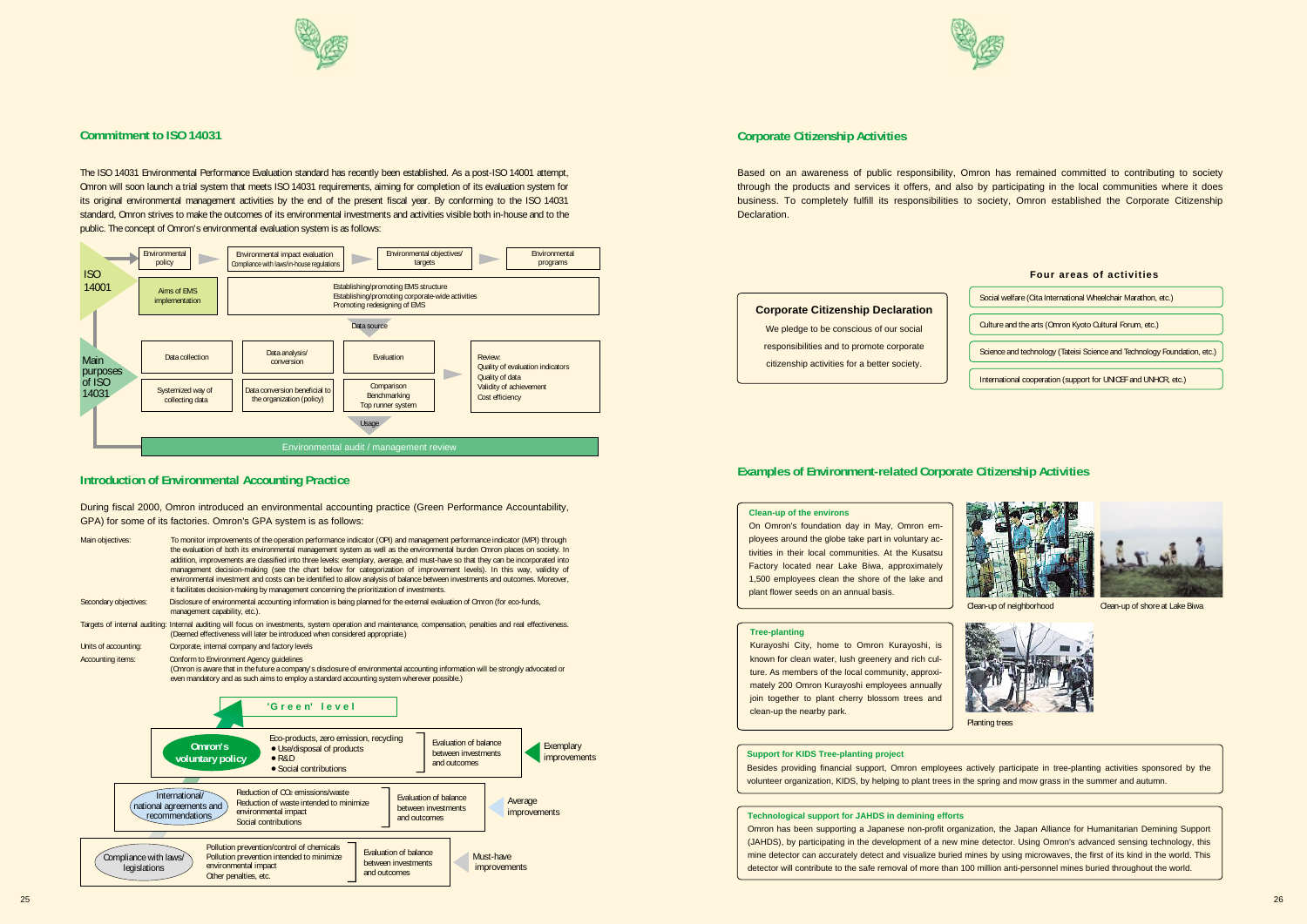

### **Promotion of Environmental Awareness**

# **Outstanding Suggestions for Environmental Protection**

To promote environmental preservation at a corporate level, all employees must maintain an environmental awareness. Furthermore, they must fully understand the essential problems and the techniques in which to solve those problems so that they can quickly initiate necessary actions. Consequently, Omron provides its employees with educational opportunities by promoting the exchange of information with other environmentally-conscious companies and experts. Moreover, Omron encourages its employees to participate in environmental seminars and on-the-job training programs.

The following shows some of the most outstanding environmental protection suggestions from Omron employees submitted during fiscal 1999.

# **Energy-saving for compressors**

Of the three 37kW compressors formerly used to operate a manufacturing line, one has been replaced with an inverter type so as to effectively respond to rapid load changes. Only when subjected to a large load are all three compressors in use. During normal-load conditions, just two ordinary compressors are used.

Employee suggestions and small-group activities During environmental conservation month, submission of environmental protection ideas from employees is encouraged and small-group activities promoted.

An oxidized solder dross separation/reclamation system has been employed to enhance the efficiency of removing dross and recycling recovered solder. Formerly, solder dross was dipped with a ladle and discarded totally.

The development of this alternative technology has eliminated the need for cleaning PCBs. This has resulted in reducing the consumption of cleaning agents by 1,300kg/year and the complete elimination of waste liquid (amounting to 570kg/year).



**Elimination of waste liquid through the introduction of a PCB cleaning-free process**

# **Reduction of oxidized solder**





'Environmental conservation month' activities Omron has designated June of every year to be 'environmental conservation month' and invites environmental experts to give seminars to improve environmental awareness among directors and managers.

> Omron Aso actively sought recycling-related information and worked jointly with intermediate waste processing companies to develop recycling technologies. Case 1: Recycling scrapped trimmings of PCBs for use as concrete reinforcing agents Case 2: Producing ingots by melting styrofoam at intermediate waste processing companies



- In addition to encouraging the reuse of photocopies and computer printout paper, an in-house network system (WINE) was launched to make paper-less internal reports and announcements whenever possible. This contributed to reducing resource consumption and waste materials.
- <sup>7</sup>Styrofoam packages and cushion materials were replaced with corrugated cardboard materials. Air foamed cushion materials were also introduced to help users' recycling efforts.

#### **Omron Aso receives 1999 Chairman's Award from the Recycling Promotion Association**

In October 1999, Omron Aso won the Chairman's Award from the Recycling Promotion Association in recognition of its efforts to reduce waste volume and improve its resource recycling rate.

#### **Omron Takeo recognized for energy management excellence**

At the energy conservation conference for the Kyushu (southern Japan) region held in February 2000, Omron Takeo received the Director of the Kyushu Bureau of International Trade and Industry Award for energy management excellence. After receiving ISO 14001 certification in February 1998, the company has concentrated efforts on saving energy and reducing CO2 emissions, in order to make the company a truly ecological factory. The first step involved the installation of a power demand monitoring system and application of strict controls over lighting and air-conditioning systems. This was followed by the implementation of counteractions against compressor air leakage and waste heat as well as the use of sunshades for energysaving. At present, Omron Takeo is using more innovative energy-saving approaches such as inverter-controlled lighting systems and motors as well as ice generators for air-conditioning. The comprehensive range of energysaving activities carried out at Omron Takeo were highly regarded by the local government.







- 
- 



#### **(1) Significant improvement in recycling rate**

Before the launch of its EMS, recycling efforts concentrated on five items: corrugated cardboard, leftover food, metal scraps, solder scraps and electronic component trays. After the EMS launch, items to be recycled increased to 10, resulting in a significant increase in the recycling rate.

# **(2) Cooperation with intermediate waste processing companies**

#### **(3) Reduction of waste and promotion of recycling**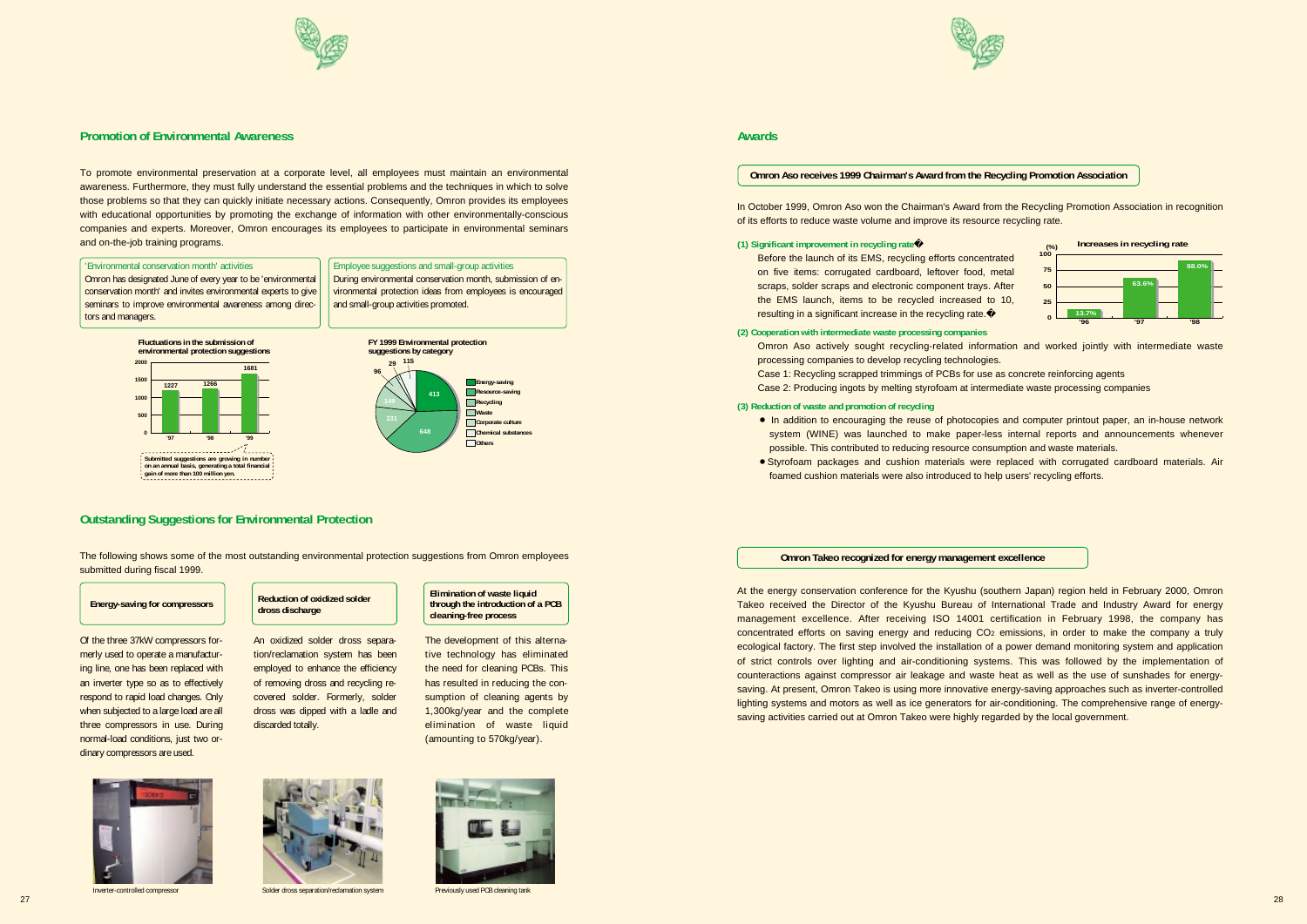

# **External Promotion Activities**

### **Shiga Environmental Business Messe '99**

In September 1999, Omron took part in the Environmental Business Messe held in Shiga Prefecture. A total of 201 companies/organizations in the local region as well as three from overseas participated in the fair. This three-day event attracted more than 40,000 visitors, far more than the previous year's figure, demonstrating a growing consciousness for environmental issues.

0

At the fair, Omron showed its commitment to environmental issues by detailing its environment management system — a system conscious of the issues with a vision to the future. Moreover, Omron displayed its Eco-Products Certification System and promoted its lead-free solder technology. A variety of ecological components were also on display along with Intelligent Transport Systems (ITS) and the ESCO (energy service company) concept.





Omron boot

Omron's environmental audit system for each factory is two-faceted: self-auditing and corporate-wide auditing. This system is intended to monitor whether environmental policy is followed correctly. At Omron, environmental auditing is considered a management task of top priority. Auditing helps the company effectively invest in the continued improvement of management performance and locate essential factors for strengthening its environmental management system.

## **Omron's environmental audit system and activities are outlined below:**

| In-house auditors:            | 5 or more for each factory (approx. 310 total)                                                                                                                                                                                 |
|-------------------------------|--------------------------------------------------------------------------------------------------------------------------------------------------------------------------------------------------------------------------------|
| <b>Auditing tools:</b>        | System and performance auditing tools (at the time of system launch)<br>Tools for system validity/continuity auditing (after system establishment)                                                                             |
| <b>Evaluation criteria:</b>   | 4 levels (Good, Note, Minor, Major)                                                                                                                                                                                            |
| <b>Evaluation targets:</b>    | Environmental performance and system                                                                                                                                                                                           |
| <b>Frequency of auditing:</b> | Factory's self-auditing for each division/function: once or twice a year<br>Corporate-level auditing: once every 1 or 2 years                                                                                                  |
| <b>Auditing items:</b>        | Performance: approx. 150; System: approx. 110<br>System validity/continuity: approx. 30                                                                                                                                        |
| <b>Basic procedures:</b>      | 1) Document-based pre-examination; 2) schedule; 3) executive auditing; 4) team auditing;<br>5) confirmation of issues; 6) report meetings; 7) self-improvements; 8) report of corrective<br>9) confirmation and final auditing |

Items of internal auditing

Evaluating each factory's degree of attainment for its own environmental objectives and targets, along with

Ascertaining that each factory's environmental management system and environmental performance comply

- 1) Environmental management system auditing Confirming that each factory's EMS constitutes an integral part of Omron's management practice and compiles with ISO requirements.
- 2) Environmental performance auditing
- reasons for failing to achieve them.
- 3) Legislation compliance auditing with national/municipal laws and regulations, as well as with Omron's internal standards.
- Future activities
- Omron is seeking to establish new auditing rules in order to accurately examine improvements implemented for its environmental performance and incorporate these findings into future management activities.
- Results of auditing by an authorized certification organization As a result of regular audits performed by an authorized certification organization during fiscal 1999, no items requiring critical improvements (Major) were discovered in any of the factories and those requiring slight improvements (Minor) numbered 1.9 on average. Improvements have already been completed for those items.



meetings; 7) self-improvements; 8) report of corrective actions;

# **Environmental Audit System**

# **Environmental Audits**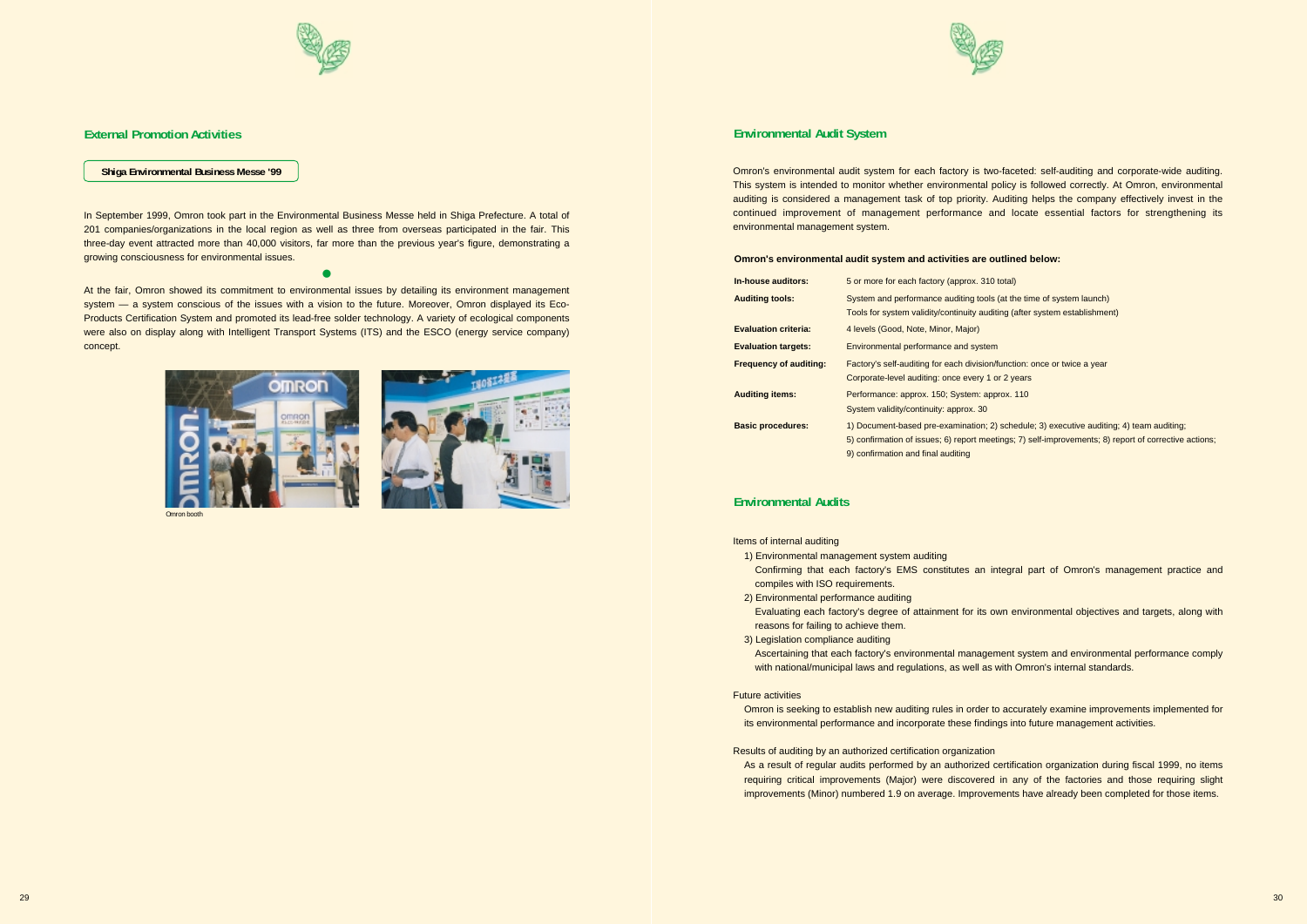



 $E2E/E2E$ 

 $\bullet$  Environme

**• Environmental** 

June • Seminar concerning

Feb.  $\bullet$  Omron

 $\bullet$  Omron N



| Omron                                                                                                                                                                                                                                                                                                                                                                                                                                                                                                                                                                                                                                                                  | <b>Environment-related topics worldwide</b>                                                                                                                                                                                                                                                                                               |
|------------------------------------------------------------------------------------------------------------------------------------------------------------------------------------------------------------------------------------------------------------------------------------------------------------------------------------------------------------------------------------------------------------------------------------------------------------------------------------------------------------------------------------------------------------------------------------------------------------------------------------------------------------------------|-------------------------------------------------------------------------------------------------------------------------------------------------------------------------------------------------------------------------------------------------------------------------------------------------------------------------------------------|
| • CFC Total Abolition Project formulated.                                                                                                                                                                                                                                                                                                                                                                                                                                                                                                                                                                                                                              | 1988<br>• The Vienna Convention on the Prevention of<br>the Ozone Layer agreed on and issued.<br>1991<br>• Law for the Promotion of Utilization of Recyclable Resources<br>(Recycling Law) enacted.                                                                                                                                       |
| <b>• Environmental Conservation Promotion</b><br>Division established.<br>1994<br>• Environmental Chapter established.                                                                                                                                                                                                                                                                                                                                                                                                                                                                                                                                                 | 1992<br>1993<br>• Basic Environment Law enacted.<br>• The Basel Convention on the Control of Transboundary Movements of<br>Hazardous Wastes and Their Disposal agreed on and issued.                                                                                                                                                      |
| • Omron ceases use of CFCs in manufacturing.<br>1995<br>• Environmental Conservation Promotion Group<br>established along with Head Office reform.                                                                                                                                                                                                                                                                                                                                                                                                                                                                                                                     | • The Law for Promotion of Sorted Collection and Recycling of Containers<br>and Packaging (Container Packing Recycle Law) enacted.<br>. The first session of the Conference of the Parties of the United Nations<br>Framework Convention on Climate Change (COP1) held in Berlin.                                                         |
| • Omron Corporation's Environmental Policy established.<br>1996<br>• Ayabe Factory and Dutch manufacturing<br>subsidiary receive ISO 14001.                                                                                                                                                                                                                                                                                                                                                                                                                                                                                                                            | • International standards for environmental management system,<br>ISO 14001, established.<br>• The second session of the Conference of the Parties of the United Nations<br>Framework Convention on Climate Change (COP2) held in Geneva.                                                                                                 |
| 1997<br><b>E2E2</b> proximity switch receives Chairman's Award from the Japan<br>Machinery Federation for excellent energy-saving feature.                                                                                                                                                                                                                                                                                                                                                                                                                                                                                                                             | • The third session of the Conference of the Parties of the United Nations<br>Framework Convention on Climate Change (COP3) held in Kyoto.<br>. The Environmental Impact Assessment Law enacted.                                                                                                                                          |
| 1998<br>nmental Activity Committee and four sub-committees established<br>to promote environmentally-conscious management system.<br>ental Declaration established by renewing Environmental Chapter.<br>• Eco-Products Certification System established.<br>• Environmental Report published.<br>on Nohgata receives MITI Minister Award for tree-planting drive.                                                                                                                                                                                                                                                                                                     | • The fourth session of the Conference of the Parties of the United Nations<br>Framework Convention on Climate Change (COP4) held in Buenos Aires.<br>• The Law for Recycling of Specified Kinds of Home Appliances enacted.                                                                                                              |
| Apr. ● Quality & Environment HQ established.<br>1999<br>May • 30 Omron Group manufacturing facilities worldwide<br>become ISO 14001-certified.<br>oncerning environmental issues held by inviting representatives<br>from various environmentally-conscious companies.<br>Oct. • Environmental Policy revised.<br>Oct. . Omron Aso receives Chairman's Award from<br>the Recycling Promotion Association.<br>Nov. ● New Environmental Activity Committee established.<br>Nov. ● Quality & Environmental Innovation Meeting held.<br>on Takeo receives Director of Kyushu Bureau of International<br>2000<br>Trade and Industry Award for energy management excellence. | • The fifth session of the Conference of the Parties of the United Nations<br>Framework Convention on Climate Change (COP5) held in Bonn.<br>• The Law Concerning Reporting, etc. of Release of Specific Chemical Substances<br>to the Environment and Promotion of the Improvement of Their Management<br>(the PRTR System Law) enacted. |

- IAB (Industrial Automation Company): Offers general-use components and systems components.
- **ECB (Electronic Components Company):**  Offers components to be incorporated or embedded in consumer and commercial equipment. **• SSB (Social Systems Business Company):**
- Provides the service industry and public service sector with total solutions that enhance safety, comfort and convenience by offering train-station systems and road/traffic control systems among others.
- $\bullet$  HCB (Healthcare Company):
- **CSB (Creative Service Company):**
- Offers outsourcing services such as personnel management and logistics that help customers enhance their operational efficiency by taking advantage of Omron's know-how in administrative tasks. **• Business Development Group:**
- Offers PC peripherals and systems solutions that do not belong to any of the above internal companies. Also serves as an 'incubator' for new business opportunities.

#### **Internal company management system:**

Launched in April 1999, Omron's internal company management system is intended to encourage each divisional unit to work more independently to promote business operations in a way that best satisfies the requirements of its customers and the marketplace. The system includes five internal companies and one Business Development Group.

### **Internal companies/business group**

Offers healthcare equipment, medical systems and related services to general households and medical institutes.

#### **GPA:**

Green Performance Accountability. This system is designed to monitor and manage a balance between the investments/costs related to environmental management and the resulted financial gain/reduction in environmental impact.

#### **OSA:**

Omron Suppliers Association. A group of Omron's major suppliers with whom Omron forms partnership agreements. OSA suppliers are subject to Omron's 'green' procurement program.

#### **Zero emissions:**

Omron's attempt to eliminate industrial waste disposed in landfills or through incineration by recycling all waste discharged from its manufacturing facilities.

#### **Recycling rate:**

Ratio of recycled waste volume to total waste volume.

#### **Resource productivity:**

The ratio of input resources to output. With an input of 100, output can be increased to 130 or 150 by improving reuse and recycling rates. Output can even be increased to 200 or 300 by reducing the amount of materials used for manufacturing products, while at the same time enhancing product quality and performance. Omron aims to achieve resource productivity of over 150%.

#### **Optimization Society:**

Based on its original SINIC (Seed-Innovation to Need-Impetus Cyclical Evolution) Theory, Omron predicts the arrival of an Optimization Society that covers approximately 20 years from 2005 to 2025, which will follow today's information society. The Optimization Society that Omron envisions is a society in which people, the environment and machines can coexist in harmony.

#### **'Green Omron' plan:**

A total action plan designed to make Omron an even more environmentally-friendly company in all aspects including people, operations and products.

#### **Eco-Products:**

Products that have undergone environmental efficiency/LCA evaluation and product assessment and are certified by meeting Omron's internal standards.

#### **Environmental Activity Committee:**

Chaired by the Director in charge of Omron's corporate-wide environmental activities, this committee discusses, determines and coordinates environmental projects.

#### **Top Executives' Environmental Meeting:**

Chaired by the CEO and consisting of directors, this meeting serves as the highest ranking decision-making body regarding Omron's environmental management. Environmental policy and vision as well as mid- and long-term environmental objectives and targets are discussed and decided on at this meeting.



# **Glossary**